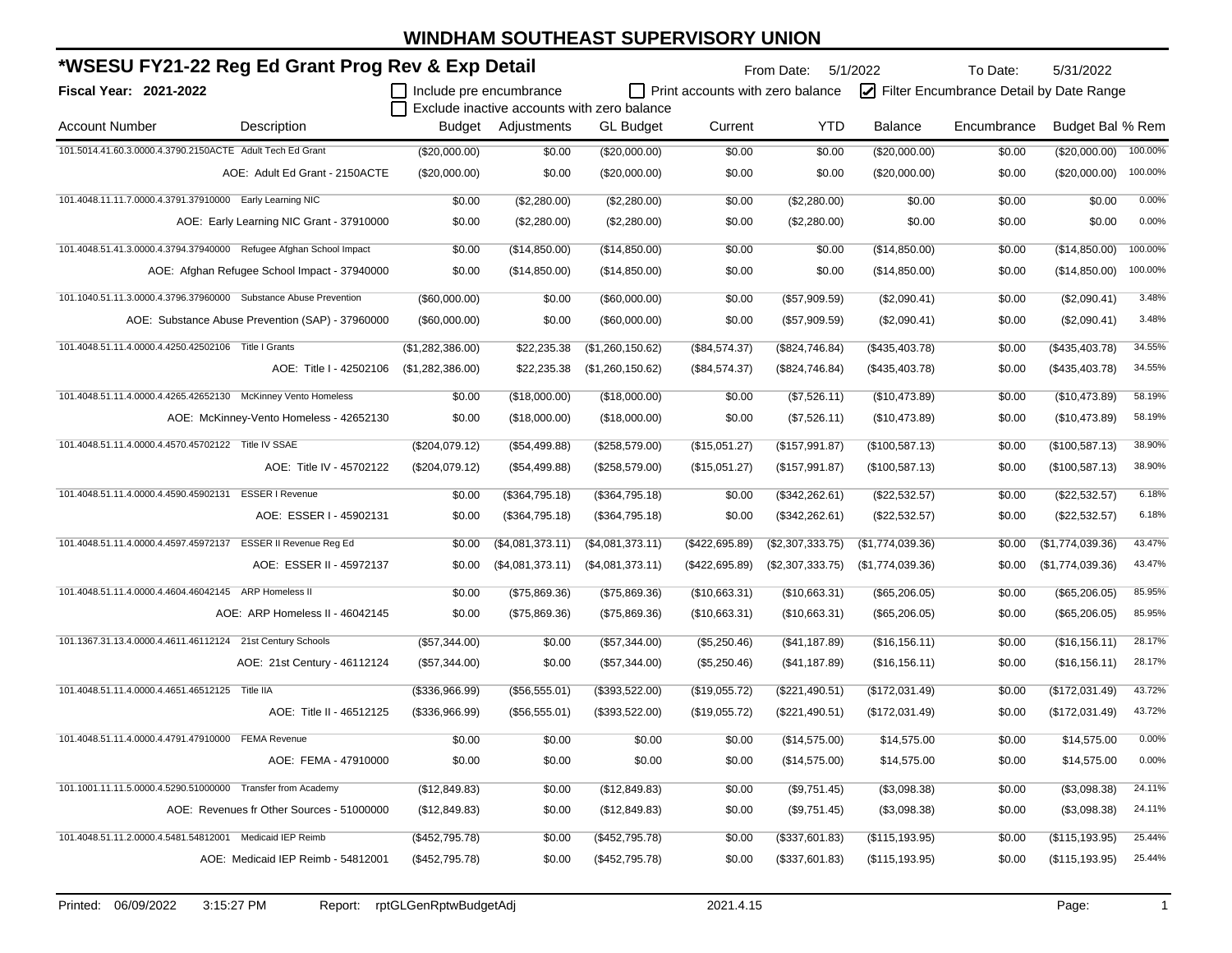| *WSESU FY21-22 Reg Ed Grant Prog Rev & Exp Detail         |                                                                         |                         |                    |                                             | From Date: 5/1/2022                     |                  | To Date:         | 5/31/2022                               |                  |          |
|-----------------------------------------------------------|-------------------------------------------------------------------------|-------------------------|--------------------|---------------------------------------------|-----------------------------------------|------------------|------------------|-----------------------------------------|------------------|----------|
| Fiscal Year: 2021-2022                                    |                                                                         | Include pre encumbrance |                    |                                             | $\Box$ Print accounts with zero balance |                  |                  | Filter Encumbrance Detail by Date Range |                  |          |
|                                                           |                                                                         |                         |                    | Exclude inactive accounts with zero balance |                                         |                  |                  |                                         |                  |          |
| <b>Account Number</b>                                     | Description                                                             |                         | Budget Adjustments | <b>GL</b> Budget                            | Current                                 | <b>YTD</b>       | <b>Balance</b>   | Encumbrance                             | Budget Bal % Rem |          |
| 101.4048.51.11.2.0000.4.5483.54832001 Medicaid EDPSDT     |                                                                         | (\$50,000.00)           | \$0.00             | (\$50,000.00)                               | \$0.00                                  | (\$39,677.49)    | (\$10,322.51)    | \$0.00                                  | (\$10,322.51)    | 20.65%   |
|                                                           | AOE: Medicaid EDPSDT - 54832001                                         | (\$50,000.00)           | \$0.00             | (\$50,000.00)                               | \$0.00                                  | (\$39,677.49)    | (\$10,322.51)    | \$0.00                                  | (\$10,322.51)    | 20.65%   |
| 101.4048.51.11.2.0000.4.5555.55552354                     | <b>Tobacco Litigation Settle</b>                                        | (\$30,000.00)           | \$8,000.00         | (\$22,000.00)                               | \$0.00                                  | (\$2,700.75)     | (\$19,299.25)    | \$0.00                                  | (\$19,299.25)    | 87.72%   |
|                                                           | AOE: Tobacco - 55552354                                                 | (\$30,000.00)           | \$8,000.00         | (\$22,000.00)                               | \$0.00                                  | (\$2,700.75)     | (\$19,299.25)    | \$0.00                                  | (\$19,299.25)    | 87.72%   |
| 101.1001.51.11.5.0000.4.1985.57002001                     | Asian Studies Bratt Town                                                | (\$5,000.00)            | \$0.00             | (\$5,000.00)                                | \$0.00                                  | (\$5,000.00)     | \$0.00           | \$0.00                                  | \$0.00           | 0.00%    |
| 101.1040.51.11.5.0000.4.1985.57002001                     | <b>Asian Studies BUHS</b>                                               | (\$120, 242.17)         | \$0.00             | (\$120, 242.17)                             | \$0.00                                  | (\$76,107.50)    | (\$44, 134.67)   | \$0.00                                  | (\$44,134.67)    | 36.70%   |
| 101.1087.51.11.5.0000.4.1985.57002001                     | Asian Studies Dummerston                                                | (\$3,000.00)            | \$0.00             | (\$3,000.00)                                | \$0.00                                  | (\$3,000.00)     | \$0.00           | \$0.00                                  | \$0.00           | 0.00%    |
| 101.4048.51.11.1.0000.4.1985.57002001                     | Asian Studies Medicaid Support                                          | \$0.00                  | \$0.00             | \$0.00                                      | \$0.00                                  | (\$44,634.67)    | \$44,634.67      | \$0.00                                  | \$44,634.67      | 0.00%    |
| 101.4048.51.11.2.0000.4.5700.57002001                     | Asian Studies Support                                                   | (\$25,000.00)           | \$0.00             | (\$25,000.00)                               | \$0.00                                  | (\$25,000.00)    | \$0.00           | \$0.00                                  | \$0.00           | 0.00%    |
|                                                           | AOE: Grants fr Private Sources - 57002001                               | (\$153, 242.17)         | \$0.00             | (\$153, 242.17)                             | \$0.00                                  | (\$153, 742.17)  | \$500.00         | \$0.00                                  | \$500.00         | $-0.33%$ |
| 101.4048.51.11.2.0000.4.5700.57010000 VEHI/Wellness       |                                                                         | (\$9,096.00)            | \$0.00             | (\$9,096.00)                                | (\$8,320.00)                            | (\$8,460.00)     | (\$636.00)       | \$0.00                                  | (\$636.00)       | 6.99%    |
|                                                           | AOE: VEHI Wellness - 57010000                                           | (\$9,096.00)            | \$0.00             | (\$9,096.00)                                | (\$8,320.00)                            | (\$8,460.00)     | (\$636.00)       | \$0.00                                  | (\$636.00)       | 6.99%    |
| 101.4048.51.11.2.0000.4.5700.57020000                     | Social Comp & Diversity                                                 | (\$42,824.16)           | \$0.00             | (\$42,824.16)                               | \$0.00                                  | (\$3,632.80)     | (\$39,191.36)    | \$0.00                                  | (\$39,191.36)    | 91.52%   |
|                                                           | AOE: WIB Funds - 57020000                                               | (\$42,824.16)           | \$0.00             | (\$42,824.16)                               | \$0.00                                  | (\$3,632.80)     | (\$39,191.36)    | \$0.00                                  | (\$39,191.36)    | 91.52%   |
| 101.4048.51.11.2.0000.4.5704.57040000                     | <b>United Way</b>                                                       | \$0.00                  | \$0.00             | \$0.00                                      | \$0.00                                  | (\$6,000.00)     | \$6,000.00       | \$0.00                                  | \$6,000.00       | 0.00%    |
|                                                           | AOE: United Way Coats - 57040000                                        | \$0.00                  | \$0.00             | \$0.00                                      | \$0.00                                  | (\$6,000.00)     | \$6,000.00       | \$0.00                                  | \$6,000.00       | 0.00%    |
| 101.4048.51.11.2.0000.4.5840.58402001 Licensing Fees      |                                                                         | (\$754.00)              | (\$247.00)         | (\$1,001.00)                                | \$0.00                                  | \$0.00           | (\$1,001.00)     | \$0.00                                  | (\$1,001.00)     | 100.00%  |
|                                                           | AOE: Licensing Fees - 58402001                                          | (\$754.00)              | (\$247.00)         | (\$1,001.00)                                | \$0.00                                  | \$0.00           | (\$1,001.00)     | \$0.00                                  | (\$1,001.00)     | 100.00%  |
| 101.4048.51.11.2.0000.4.5840.58402002 SRSB Licensing Fees |                                                                         | \$0.00                  | (\$910.00)         | (\$910.00)                                  | \$0.00                                  | \$0.00           | (\$910.00)       | \$0.00                                  | (\$910.00)       | 100.00%  |
|                                                           | AOE: SE Regional Standards Board - 58402002                             | \$0.00                  | (\$910.00)         | (\$910.00)                                  | \$0.00                                  | \$0.00           | $(\$910.00)$     | \$0.00                                  | $(\$910.00)$     | 100.00%  |
|                                                           | Type: Revenues - 4                                                      | (\$2,712,338.05)        | (\$4,639,144.16)   | (\$7,351,482.21)                            | (\$565,611.02)                          | (\$4,549,533.97) | (\$2,801,948.24) | \$0.00                                  | (\$2,801,948.24) | 38.11%   |
|                                                           | 101.5014.41.60.3.1601.5.3210.2150ACTE Professional Educational Services | \$10,000.00             | \$0.00             | \$10,000.00                                 | \$0.00                                  | \$0.00           | \$10,000.00      | \$0.00                                  | \$10,000.00      | 100.00%  |
| 101.5014.41.60.3.1601.5.5410.2150ACTE Advertising         |                                                                         | \$10,000.00             | \$0.00             | \$10,000.00                                 | \$0.00                                  | \$0.00           | \$10,000.00      | \$0.00                                  | \$10,000.00      | 100.00%  |
|                                                           | AOE: Adult Ed Grant - 2150ACTE                                          | \$20,000.00             | \$0.00             | \$20,000.00                                 | \$0.00                                  | \$0.00           | \$20,000.00      | \$0.00                                  | \$20,000.00      | 100.00%  |
| 101.3096.11.11.7.5510.5.8920.37910000 Sub-Grant to WSESD  |                                                                         | \$0.00                  | \$1,430.00         | \$1,430.00                                  | \$0.00                                  | \$0.00           | \$1,430.00       | \$0.00                                  | \$1,430.00       | 100.00%  |
| 101.4048.11.11.7.1101.5.1730.37910000 Stipend NIC         |                                                                         | \$0.00                  | \$800.00           | \$800.00                                    | \$0.00                                  | \$0.00           | \$800.00         | \$570.00                                | \$230.00         | 28.75%   |
| 101.4048.11.11.7.1101.5.2200.37910000 FICA                |                                                                         | \$0.00                  | \$50.00            | \$50.00                                     | \$0.00                                  | \$0.00           | \$50.00          | \$40.77                                 | \$9.23           | 18.46%   |
|                                                           | AOE: Early Learning NIC Grant - 37910000                                | \$0.00                  | \$2,280.00         | \$2,280.00                                  | \$0.00                                  | \$0.00           | \$2,280.00       | \$610.77                                | \$1,669.23       | 73.21%   |
|                                                           | 101.4048.51.41.3.1101.5.6510.37940000 Tech-Supplies Refugee Impact      | \$0.00                  | \$14,850.00        | \$14,850.00                                 | \$0.00                                  | \$0.00           | \$14,850.00      | \$0.00                                  | \$14,850.00      | 100.00%  |
|                                                           | AOE: Afghan Refugee School Impact - 37940000                            | \$0.00                  | \$14,850.00        | \$14,850.00                                 | \$0.00                                  | \$0.00           | \$14,850.00      | \$0.00                                  | \$14,850.00      | 100.00%  |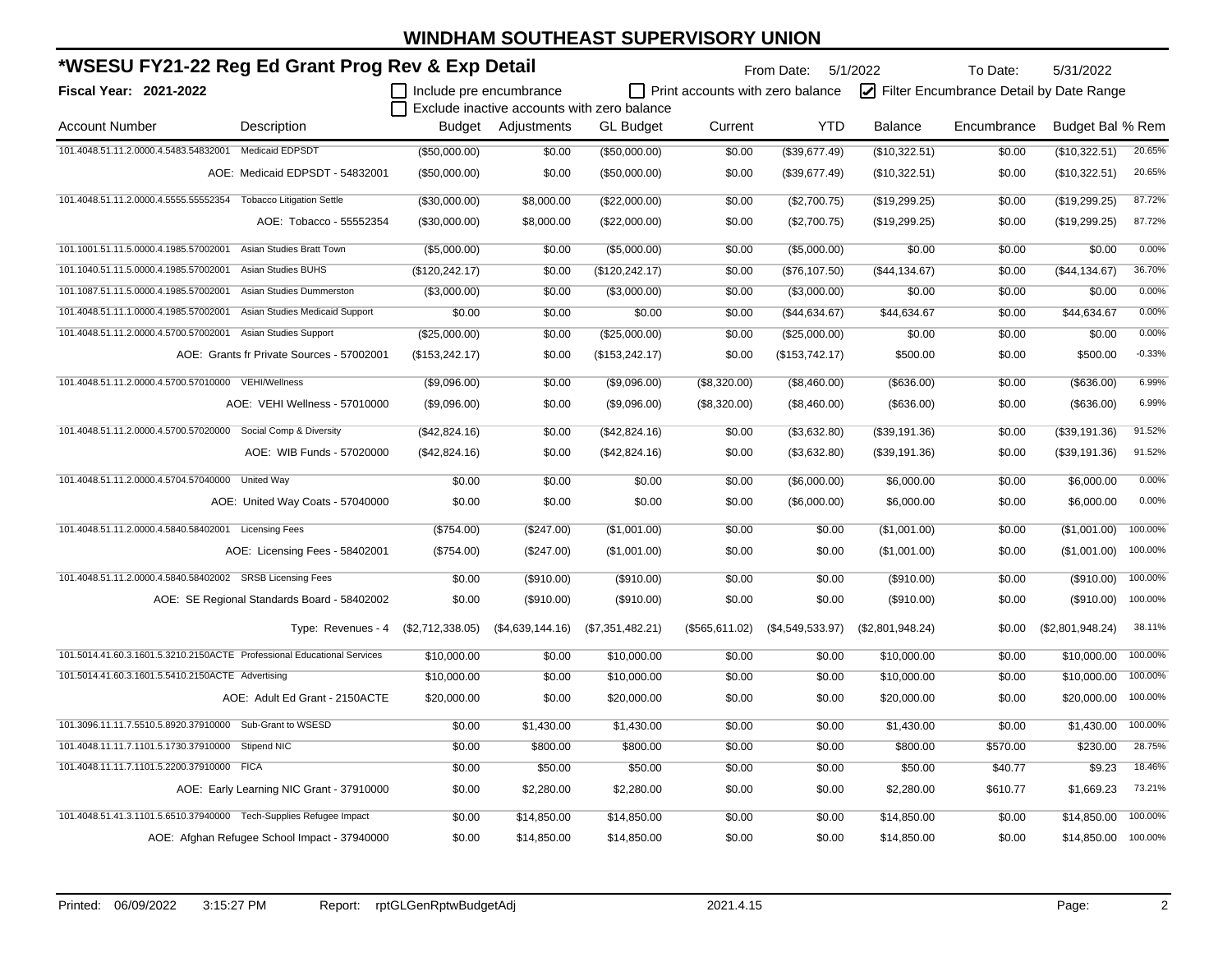| *WSESU FY21-22 Reg Ed Grant Prog Rev & Exp Detail                     |                                                  |                         |                                             | From Date: 5/1/2022 |                                  | To Date:    | 5/31/2022      |                                         |                  |            |
|-----------------------------------------------------------------------|--------------------------------------------------|-------------------------|---------------------------------------------|---------------------|----------------------------------|-------------|----------------|-----------------------------------------|------------------|------------|
| Fiscal Year: 2021-2022                                                |                                                  | Include pre encumbrance |                                             |                     | Print accounts with zero balance |             |                | Filter Encumbrance Detail by Date Range |                  |            |
|                                                                       |                                                  |                         | Exclude inactive accounts with zero balance |                     |                                  |             |                |                                         |                  |            |
| <b>Account Number</b>                                                 | Description                                      |                         | Budget Adjustments                          | <b>GL Budget</b>    | Current                          | <b>YTD</b>  | <b>Balance</b> | Encumbrance                             | Budget Bal % Rem |            |
| 101.1040.31.11.3.5510.5.8920.37960000                                 | Sub-Grant to BUHS SAP Grant                      | \$30,000.00             | \$0.00                                      | \$30,000.00         | \$7,872.73                       | \$21,168.45 | \$8,831.55     | \$0.00                                  | \$8,831.55       | 29.44%     |
| 101.1367.31.11.3.5510.5.8920.37960000 Sub-Grant to BAMS SAP Grant     |                                                  | \$30,000.00             | \$0.00                                      | \$30,000.00         | \$7,872.73                       | \$21,168.44 | \$8,831.56     | \$0.00                                  | \$8,831.56       | 29.44%     |
|                                                                       | AOE: Substance Abuse Prevention (SAP) - 37960000 | \$60,000.00             | \$0.00                                      | \$60,000.00         | \$15,745.46                      | \$42,336.89 | \$17,663.11    | \$0.00                                  | \$17,663.11      | 29.44%     |
| 101.1001.11.11.4.2999.5.6110.42502106 Supplies Family Engage Acad     |                                                  | \$0.00                  | \$0.00                                      | \$0.00              | \$0.00                           | \$0.00      | \$0.00         | \$459.89                                | (\$459.89)       | 0.00%      |
| 101.3096.51.11.4.5510.5.8920.42502106 Sub-Grant to WSESD Title I      |                                                  | \$0.00                  | \$22,144.83                                 | \$22,144.83         | \$0.00                           | \$0.00      | \$22,144.83    | \$0.00                                  | \$22,144.83      | 100.00%    |
| 101.4048.51.11.4.1101.5.6110.42502106 Supplies - Intervention Title I |                                                  | \$0.00                  | \$5,000.00                                  | \$5,000.00          | \$0.00                           | \$0.00      | \$5,000.00     | \$0.00                                  | \$5,000.00       | 100.00%    |
| 101.4048.51.11.4.1131.5.1110.42502106 St Michael's Teachers           |                                                  | \$23,223.00             | \$23,777.00                                 | \$47,000.00         | \$2,121.00                       | \$18,060.00 | \$28,940.00    | \$2,520.00                              | \$26,420.00      | 56.21%     |
| 101.4048.51.11.4.1131.5.2200.42502106                                 | <b>FICA</b>                                      | \$1,776.56              | \$1,739.44                                  | \$3,516.00          | \$162.27                         | \$1,381.61  | \$2,134.39     | \$192.78                                | \$1,941.61       | 55.22%     |
| 101.4048.51.11.4.1131.5.2710.42502106                                 | <b>Workers Compensation</b>                      | \$0.00                  | \$0.00                                      | \$0.00              | \$8.06                           | \$69.79     | (\$69.79)      | \$0.00                                  | (\$69.79)        | 0.00%      |
| 101.4048.51.11.4.2212.5.1110.42502106                                 | Teachers Salary Title I                          | \$61,773.44             | (\$31,773.44)                               | \$30,000.00         | \$0.00                           | \$20,832.86 | \$9,167.14     | \$0.00                                  | \$9,167.14       | 30.56%     |
| 101.4048.51.11.4.2212.5.2110.42502106                                 | Health Insurance                                 | \$8,304.10              | (\$6,826.72)                                | \$1,477.38          | \$0.00                           | \$1,477.38  | \$0.00         | \$0.00                                  | \$0.00           | 0.00%      |
| 101.4048.51.11.4.2212.5.2170.42502106 HRA                             |                                                  | \$2,940.00              | (\$1,774.15)                                | \$1,165.85          | \$0.00                           | \$1,165.85  | \$0.00         | \$0.00                                  | \$0.00           | 0.00%      |
| 101.4048.51.11.4.2212.5.2200.42502106 FICA                            |                                                  | \$4,725.67              | (\$2,089.13)                                | \$2,636.54          | \$0.00                           | \$1,548.26  | \$1,088.28     | \$0.00                                  | \$1,088.28       | 41.28%     |
| 101.4048.51.11.4.2212.5.2310.42502106                                 | Retirement                                       | \$0.00                  | \$5,700.00                                  | \$5,700.00          | \$0.00                           | \$937.99    | \$4,762.01     | \$0.00                                  | \$4,762.01       | 83.54%     |
| 101.4048.51.11.4.2212.5.2320.42502106                                 | VSTRS--OPEB                                      | \$12,354.69             | (\$8,161.30)                                | \$4,193.39          | \$0.00                           | \$4,193.39  | \$0.00         | \$0.00                                  | \$0.00           | 0.00%      |
| 101.4048.51.11.4.2212.5.2350.42502106                                 | 403(b)                                           | \$684.00                | (\$684.00)                                  | \$0.00              | \$0.00                           | \$0.00      | \$0.00         | \$0.00                                  | \$0.00           | 0.00%      |
| 101.4048.51.11.4.2212.5.2710.42502106                                 | <b>Workers Compensation</b>                      | \$247.09                | (\$165.58)                                  | \$81.51             | \$0.00                           | \$81.51     | \$0.00         | \$0.00                                  | \$0.00           | 0.00%      |
| 101.4048.51.11.4.2212.5.2810.42502106 Dental                          |                                                  | \$2,450.00              | (\$2,303.00)                                | \$147.00            | \$0.00                           | \$147.00    | \$0.00         | \$0.00                                  | \$0.00           | 0.00%      |
| 101.4048.51.11.4.2212.5.2920.42502106 Life                            |                                                  | \$117.00                | (\$74.84)                                   | \$42.16             | \$0.00                           | \$42.16     | \$0.00         | \$0.00                                  | \$0.00           | 0.00%      |
| 101.4048.51.11.4.2212.5.2940.42502106 LTD                             |                                                  | \$353.34                | (\$222.38)                                  | \$130.96            | \$0.00                           | \$130.96    | \$0.00         | \$0.00                                  | \$0.00           | 0.00%      |
| 101.4048.51.11.4.2212.5.5810.42502106 Travel                          |                                                  | \$1,002.49              | (\$1,002.49)                                | \$0.00              | \$0.00                           | \$0.00      | \$0.00         | \$0.00                                  | \$0.00           | 0.00%      |
| 101.4048.51.11.4.2495.5.9130.42502106                                 | Indirect Expense Title I                         | \$20,000.00             | \$0.00                                      | \$20,000.00         | \$3,263.34                       | \$14,970.58 | \$5,029.42     | \$0.00                                  | \$5,029.42       | 25.15%     |
| 101.4048.51.11.4.2901.5.1720.42502106                                 | Homeless Liaison Title I                         | \$7,400.00              | \$7,400.00                                  | \$14,800.00         | \$2,312.50                       | \$20,650.00 | (\$5,850.00)   | \$2,062.50                              | (\$7,912.50)     | $-53.46%$  |
| 101.4048.51.11.4.2901.5.1730.42502106                                 | Parent Involvement Stipend                       | \$18,000.00             | (\$18,000.00)                               | \$0.00              | \$0.00                           | \$0.00      | \$0.00         | \$0.00                                  | \$0.00           | 0.00%      |
| 101.4048.51.11.4.2901.5.2200.42502106                                 | <b>FICA</b>                                      | \$1,943.10              | (\$943.10)                                  | \$1,000.00          | \$176.91                         | \$1,579.75  | (\$579.75)     | \$157.79                                | (\$737.54)       | $-73.75%$  |
| 101.4048.51.11.4.2901.5.2710.42502106                                 | <b>Workers Compensation</b>                      | \$0.00                  | \$200.00                                    | \$200.00            | \$8.79                           | \$80.05     | \$119.95       | \$0.00                                  | \$119.95         | 59.98%     |
| 101.4048.51.11.4.2901.5.6110.42502106 General Supplies                |                                                  | \$7,000.00              | (\$3,000.00)                                | \$4,000.00          | \$0.00                           | \$1,899.07  | \$2,100.93     | \$0.00                                  | \$2,100.93       | 52.52%     |
|                                                                       | AOE: Title I - 42502106                          | \$174,294.48            | (\$11,058.86)                               | \$163,235.62        | \$8,052.87                       | \$89,248.21 | \$73,987.41    | \$5,392.96                              | \$68,594.45      | 42.02%     |
| 101.4048.51.11.4.2495.5.1410.42502598 Administration                  |                                                  | \$68,277.75             | \$0.00                                      | \$68,277.75         | \$4,653.84                       | \$55,846.08 | \$12,431.67    | \$4,653.83                              | \$7,777.84       | 11.39%     |
| 101.4048.51.11.4.2495.5.2110.42502598                                 | Health Insurance                                 | \$11,689.70             | (\$7,413.22)                                | \$4,276.48          | \$970.56                         | \$10,676.16 | (\$6,399.68)   | \$970.56                                | (\$7,370.24)     | $-172.34%$ |
| 101.4048.51.11.4.2495.5.2170.42502598                                 | <b>HRA</b>                                       | \$2,310.00              | (\$1,310.00)                                | \$1,000.00          | \$0.00                           | \$2,310.00  | (\$1,310.00)   | \$0.00                                  | (\$1,310.00)     | $-131.00%$ |
| 101.4048.51.11.4.2495.5.2200.42502598                                 | <b>FICA</b>                                      | \$5,223.25              | \$0.00                                      | \$5,223.25          | \$342.60                         | \$4,117.32  | \$1,105.93     | \$342.60                                | \$763.33         | 14.61%     |
| 101.4048.51.11.4.2495.5.2320.42502598                                 | VSTRS--OPEB                                      | \$13,655.00             | (\$683.00)                                  | \$12,972.00         | \$2,969.12                       | \$8,536.22  | \$4,435.78     | \$0.00                                  | \$4,435.78       | 34.20%     |
| 101.4048.51.11.4.2495.5.2350.42502598                                 | 403(b)                                           | \$1,040.25              | \$0.00                                      | \$1,040.25          | \$93.08                          | \$2,216.96  | (\$1,176.71)   | \$93.08                                 | (\$1,269.79)     | $-122.07%$ |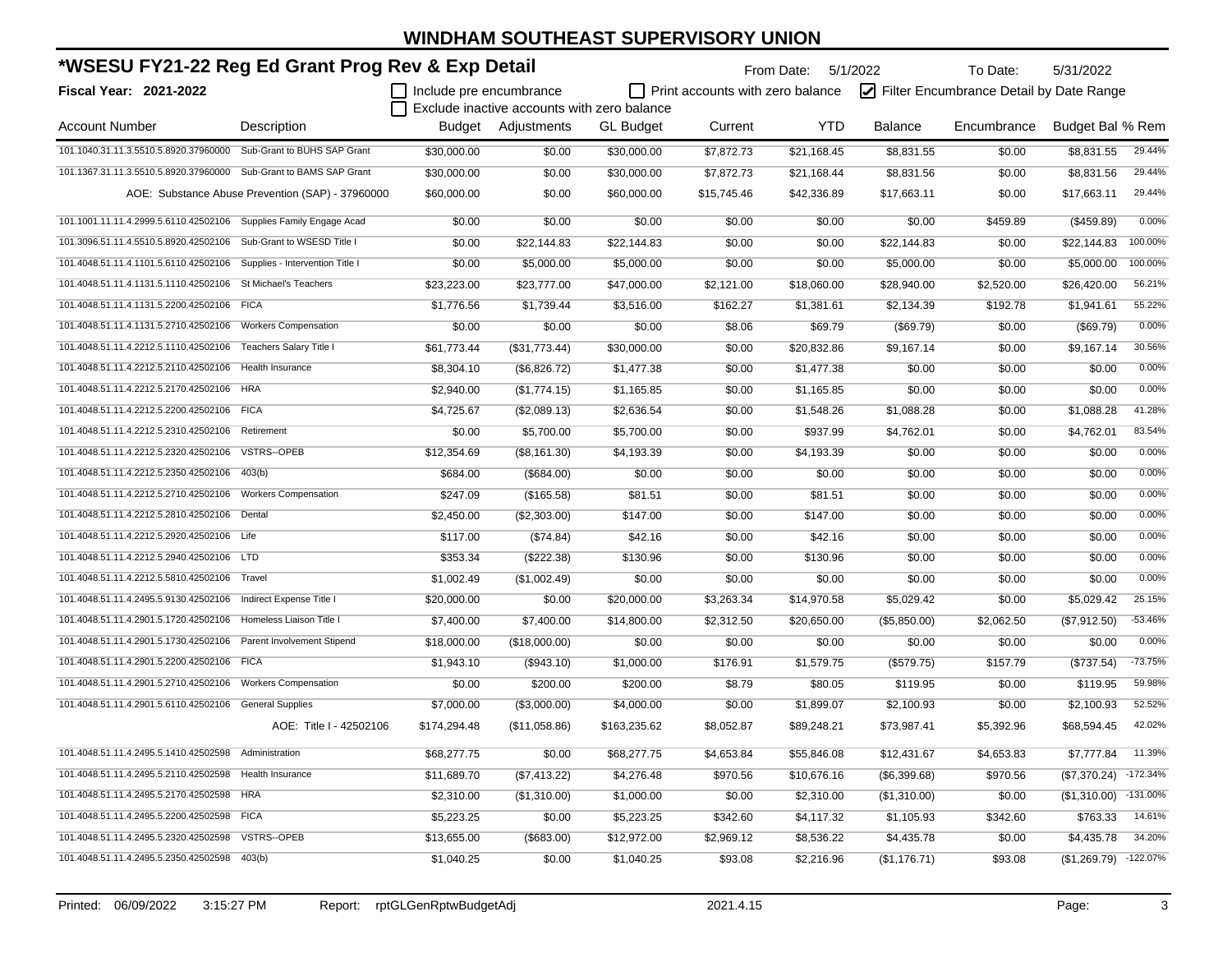| *WSESU FY21-22 Reg Ed Grant Prog Rev & Exp Detail                          |                                         |                         |                |                                             | From Date: 5/1/2022              |              | To Date:       | 5/31/2022                               |                  |            |
|----------------------------------------------------------------------------|-----------------------------------------|-------------------------|----------------|---------------------------------------------|----------------------------------|--------------|----------------|-----------------------------------------|------------------|------------|
| <b>Fiscal Year: 2021-2022</b>                                              |                                         | Include pre encumbrance |                |                                             | Print accounts with zero balance |              |                | Filter Encumbrance Detail by Date Range |                  |            |
|                                                                            |                                         |                         |                | Exclude inactive accounts with zero balance |                                  |              |                |                                         |                  |            |
| <b>Account Number</b>                                                      | Description                             | Budget                  | Adjustments    | <b>GL Budget</b>                            | Current                          | <b>YTD</b>   | <b>Balance</b> | Encumbrance                             | Budget Bal % Rem |            |
|                                                                            |                                         | \$227.27                | \$0.00         | \$227.27                                    | \$17.68                          | \$216.84     | \$10.43        | \$0.00                                  | \$10.43          | 4.59%      |
| 101.4048.51.11.4.2495.5.2810.42502598 Dental                               |                                         | \$1,925.00              | (\$875.00)     | \$1,050.00                                  | \$77.00                          | \$847.00     | \$203.00       | \$77.00                                 | \$126.00         | 12.00%     |
| 101.4048.51.11.4.2495.5.2920.42502598 Life                                 |                                         | \$108.00                | \$0.00         | \$108.00                                    | \$19.00                          | \$227.55     | (\$119.55)     | \$19.00                                 | (\$138.55)       | $-128.29%$ |
| 101.4048.51.11.4.2495.5.2940.42502598 LTD                                  |                                         | \$325.00                | \$0.00         | \$325.00                                    | \$26.62                          | \$319.44     | \$5.56         | \$26.62                                 | (\$21.06)        | $-6.48%$   |
| 101.4048.51.11.4.2495.5.3420.42502598 Auditing Services                    |                                         | \$12,000.00             | (\$12,000.00)  | \$0.00                                      | \$0.00                           | \$0.00       | \$0.00         | \$0.00                                  | \$0.00           | 0.00%      |
|                                                                            | AOE: Title I Consol Admin - 42502598    | \$116,781.22            | (\$22, 281.22) | \$94,500.00                                 | \$9,169.50                       | \$85,313.57  | \$9,186.43     | \$6,182.69                              | \$3,003.74       | 3.18%      |
| 101.3096.51.11.4.5510.5.8920.42502599 Sub-Grant to WSESD SWP               |                                         | \$991,310.30            | \$11,104.70    | \$1,002,415.00                              | \$176,358.55                     | \$665,404.53 | \$337,010.47   | \$0.00                                  | \$337,010.47     | 33.62%     |
|                                                                            | AOE: Title I SWP - 42502599             | \$991,310.30            | \$11,104.70    | \$1,002,415.00                              | \$176,358.55                     | \$665,404.53 | \$337,010.47   | \$0.00                                  | \$337,010.47     | 33.62%     |
| 101.4048.51.11.4.2190.5.1720.42652130  Outreach Identification Coordinator |                                         | \$0.00                  | \$10,000.00    | \$10,000.00                                 | \$0.00                           | \$0.00       | \$10,000.00    | \$0.00                                  | \$10,000.00      | 100.00%    |
| 101.4048.51.11.4.2190.5.2200.42652130 FICA                                 |                                         | \$0.00                  | \$960.00       | \$960.00                                    | \$0.00                           | \$0.00       | \$960.00       | \$0.00                                  | \$960.00         | 100.00%    |
| 101.4048.51.11.4.2190.5.2710.42652130 Workers Compensation                 |                                         | \$0.00                  | \$40.00        | \$40.00                                     | \$0.00                           | \$0.00       | \$40.00        | \$0.00                                  | \$40.00          | 100.00%    |
| 101.4048.51.11.4.2190.5.6110.42652130 Supplies                             |                                         | \$0.00                  | \$2,000.00     | \$2,000.00                                  | \$0.00                           | \$2,538.51   | (\$538.51)     | \$0.00                                  | (\$538.51)       | $-26.93%$  |
| 101.4048.51.11.4.2711.5.5190.42652130 Transportation                       |                                         | \$0.00                  | \$5,000.00     | \$5,000.00                                  | \$0.00                           | \$4,987.60   | \$12.40        | \$0.00                                  | \$12.40          | 0.25%      |
|                                                                            | AOE: McKinney-Vento Homeless - 42652130 | \$0.00                  | \$18,000.00    | \$18,000.00                                 | \$0.00                           | \$7,526.11   | \$10,473.89    | \$0.00                                  | \$10,473.89      | 58.19%     |
| 101.3096.51.11.4.5510.5.8920.45702122 Sub-Grant to WSESD Title IV          |                                         | \$0.00                  | \$4,000.00     | \$4,000.00                                  | \$0.00                           | \$0.00       | \$4,000.00     | \$0.00                                  | \$4,000.00       | 100.00%    |
| 101.4048.51.11.4.1101.5.6110.45702122 General Supplies                     |                                         | \$5,000.00              | \$30,000.00    | \$35,000.00                                 | \$0.00                           | \$8,415.00   | \$26,585.00    | \$0.00                                  | \$26,585.00      | 75.96%     |
| 101.4048.51.11.4.1101.5.6510.45702122 Supplies-Tech Related                |                                         | \$25,000.00             | (\$8,000.00)   | \$17,000.00                                 | \$0.00                           | \$9,500.00   | \$7,500.00     | \$0.00                                  | \$7,500.00       | 44.12%     |
| 101.4048.51.11.4.2131.5.6110.45702122 General Supplies                     |                                         | \$0.00                  | \$4,000.00     | \$4,000.00                                  | \$0.00                           | \$0.00       | \$4,000.00     | \$0.00                                  | \$4,000.00       | 100.00%    |
|                                                                            |                                         | \$3,715.00              | (\$3,715.00)   | \$0.00                                      | \$0.00                           | \$0.00       | \$0.00         | \$0.00                                  | \$0.00           | 0.00%      |
| 101.4048.51.11.4.2190.5.2200.45702122 FICA                                 |                                         | \$284.20                | (\$284.20)     | \$0.00                                      | \$0.00                           | \$0.00       | \$0.00         | \$0.00                                  | \$0.00           | 0.00%      |
| 101.4048.51.11.4.2212.5.1110.45702122 Instructional Coach                  |                                         | \$75,291.36             | \$14,008.64    | \$89,300.00                                 | \$6,392.16                       | \$72,753.60  | \$16,546.40    | \$13,044.52                             | \$3,501.88       | 3.92%      |
| 101.4048.51.11.4.2212.5.1730.45702122 Stipends Title IV                    |                                         | \$0.00                  | \$26,950.00    | \$26,950.00                                 | \$0.00                           | \$7,875.00   | \$19,075.00    | \$875.00                                | \$18,200.00      | 67.53%     |
| 101.4048.51.11.4.2212.5.2110.45702122 Health Insurance                     |                                         | \$27,630.20             | (\$16,630.20)  | \$11,000.00                                 | \$1,417.74                       | \$16,447.44  | (\$5,447.44)   | \$1,417.74                              | (\$6,865.18)     | $-62.41%$  |
| 101.4048.51.11.4.2212.5.2170.45702122 HRA                                  |                                         | \$0.00                  | \$3,000.00     | \$3,000.00                                  | \$0.00                           | \$3,780.00   | (\$780.00)     | \$0.00                                  | (\$780.00)       | $-26.00%$  |
| 101.4048.51.11.4.2212.5.2200.45702122 FICA                                 |                                         | \$5,759.79              | \$3,221.21     | \$8,981.00                                  | \$462.78                         | \$5,875.45   | \$3,105.55     | \$1,038.63                              | \$2,066.92       | 23.01%     |
| 101.4048.51.11.4.2212.5.2320.45702122 VSTRS--OPEB                          |                                         | \$15,058.27             | \$0.00         | \$15,058.27                                 | \$4,373.85                       | \$11,540.00  | \$3,518.27     | \$0.00                                  | \$3,518.27       | 23.36%     |
| 101.4048.51.11.4.2212.5.2350.45702122 403(b)                               |                                         | \$1,004.56              | (\$343.00)     | \$661.56                                    | \$127.84                         | \$2,655.04   | (\$1,993.48)   | \$206.89                                | (\$2,200.37)     | -332.60%   |
| 101.4048.51.11.4.2212.5.2710.45702122 Workers Compensation                 |                                         | \$301.17                | \$56.00        | \$357.17                                    | \$24.29                          | \$312.64     | \$44.53        | \$0.00                                  | \$44.53          | 12.47%     |
| 101.4048.51.11.4.2212.5.2810.45702122 Dental                               |                                         | \$2,226.00              | (\$1,170.00)   | \$1,056.00                                  | \$110.40                         | \$1,292.40   | (\$236.40)     | \$110.40                                | (\$346.80)       | $-32.84%$  |
| 101.4048.51.11.4.2212.5.2920.45702122 Life                                 |                                         | \$81.00                 | \$44.00        | \$125.00                                    | \$22.10                          | \$263.39     | (\$138.39)     | \$22.10                                 | (\$160.49)       | $-128.39%$ |
| 101.4048.51.11.4.2212.5.2940.45702122 LTD                                  |                                         | \$227.57                | (\$27.57)      | \$200.00                                    | \$36.56                          | \$437.80     | (\$237.80)     | \$36.56                                 | (\$274.36)       | $-137.18%$ |
| 101.4048.51.11.4.2212.5.3210.45702122 Professional Educational Services    |                                         | \$19,000.00             | \$12,000.00    | \$31,000.00                                 | \$0.00                           | \$543.75     | \$30,456.25    | \$0.00                                  | \$30,456.25      | 98.25%     |
| 101.4048.51.11.4.2212.5.3310.45702122 Emp Training/Develop                 |                                         | \$11,000.00             | (\$6,500.00)   | \$4,500.00                                  | \$0.00                           | \$3,699.00   | \$801.00       | \$0.00                                  | \$801.00         | 17.80%     |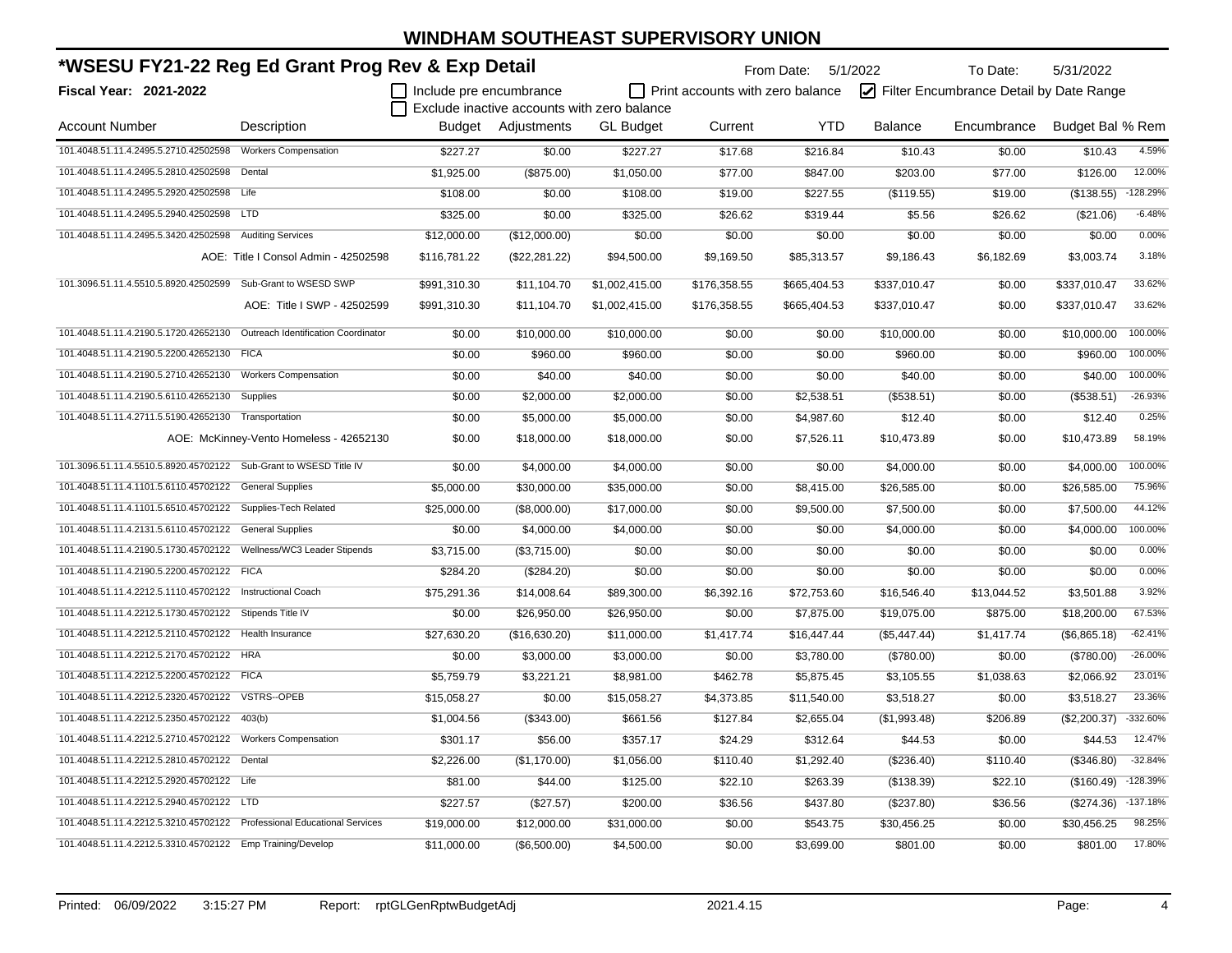| *WSESU FY21-22 Reg Ed Grant Prog Rev & Exp Detail                       |                                          |                         |                                             |                  |                                         | From Date: 5/1/2022 |                | To Date:                                | 5/31/2022        |            |
|-------------------------------------------------------------------------|------------------------------------------|-------------------------|---------------------------------------------|------------------|-----------------------------------------|---------------------|----------------|-----------------------------------------|------------------|------------|
| Fiscal Year: 2021-2022                                                  |                                          | Include pre encumbrance |                                             |                  | $\Box$ Print accounts with zero balance |                     |                | Filter Encumbrance Detail by Date Range |                  |            |
|                                                                         |                                          |                         | Exclude inactive accounts with zero balance |                  |                                         |                     |                |                                         |                  |            |
| <b>Account Number</b>                                                   | Description                              |                         | Budget Adjustments                          | <b>GL Budget</b> | Current                                 | <b>YTD</b>          | Balance        | Encumbrance                             | Budget Bal % Rem |            |
| 101.4048.51.11.4.2212.5.5810.45702122 Travel                            |                                          | \$2,500.00              | (\$1,000.00)                                | \$1,500.00       | \$0.00                                  | \$851.88            | \$648.12       | \$0.00                                  | \$648.12         | 43.21%     |
| 101.4048.51.11.4.2212.5.6110.45702122                                   | <b>General Supplies</b>                  | \$5,000.00              | (\$5,000.00)                                | \$0.00           | \$0.00                                  | \$3,977.00          | (\$3,977.00)   | \$0.00                                  | (\$3,977.00)     | 0.00%      |
| 101.4048.51.11.4.2213.5.1730.45702122                                   | Stipends Title IV                        | \$0.00                  | \$640.00                                    | \$640.00         | \$0.00                                  | \$0.00              | \$640.00       | \$0.00                                  | \$640.00         | 100.00%    |
| 101.4048.51.11.4.2213.5.2200.45702122 FICA                              |                                          | \$0.00                  | \$100.00                                    | \$100.00         | \$0.00                                  | \$0.00              | \$100.00       | \$0.00                                  | \$100.00         | 100.00%    |
| 101.4048.51.11.4.2213.5.3210.45702122 Professional Educational Services |                                          | \$0.00                  | \$3,340.00                                  | \$3,340.00       | \$2,040.00                              | \$8,160.00          | (\$4,820.00)   | \$0.00                                  | (\$4,820.00)     | $-144.31%$ |
| 101.4048.51.11.4.2213.5.5810.45702122 Travel                            |                                          | \$0.00                  | \$810.00                                    | \$810.00         | \$0.00                                  | \$0.00              | \$810.00       | \$0.00                                  | \$810.00         | 100.00%    |
| 101.4048.51.11.4.2660.5.7360.45702122                                   | Equipment                                | \$5,000.00              | (\$5,000.00)                                | \$0.00           | \$0.00                                  | \$0.00              | \$0.00         | \$0.00                                  | \$0.00           | 0.00%      |
| 101.4048.51.11.4.2670.5.3210.45702122 Professional Educational Services |                                          | \$0.00                  | \$0.00                                      | \$0.00           | \$0.00                                  | \$14,620.20         | (\$14,620.20)  | \$500.00                                | (\$15, 120.20)   | 0.00%      |
|                                                                         | AOE: Title IV - 45702122                 | \$204,079.12            | \$54,499.88                                 | \$258,579.00     | \$15,007.72                             | \$172,999.59        | \$85,579.41    | \$17,251.84                             | \$68,327.57      | 26.42%     |
| 101.1313.11.11.4.5510.5.8920.45902131                                   | Sub-Grant to Vernon ESSER I              | \$0.00                  | \$3,284.72                                  | \$3,284.72       | \$0.00                                  | \$3,284.72          | \$0.00         | \$0.00                                  | \$0.00           | 0.00%      |
| 101.3096.51.11.4.5510.5.8920.45902131                                   | Sub-Grant to WSESD ESSER I               | \$0.00                  | \$270,979.69                                | \$270,979.69     | \$0.00                                  | \$261,916.90        | \$9,062.79     | \$0.00                                  | \$9,062.79       | 3.34%      |
| 101.4048.51.12.4.1101.5.1730.45902131                                   | <b>Stipends Summer ESSER</b>             | \$0.00                  | \$25,152.50                                 | \$25,152.50      | \$0.00                                  | \$25,152.50         | \$0.00         | \$0.00                                  | \$0.00           | 0.00%      |
| 101.4048.51.12.4.1101.5.2200.45902131                                   | <b>FICA</b>                              | \$0.00                  | \$1,918.97                                  | \$1,918.97       | \$0.00                                  | \$1,918.97          | \$0.00         | \$0.00                                  | \$0.00           | 0.00%      |
| 101.4048.51.12.4.1101.5.2710.45902131                                   | <b>Workers Compensation</b>              | \$0.00                  | \$100.61                                    | \$100.61         | \$0.00                                  | \$100.61            | \$0.00         | \$0.00                                  | \$0.00           | 0.00%      |
| 101.4048.51.11.4.1101.5.3210.45902131                                   | Professional Edu Services ESSER          | \$0.00                  | \$375.00                                    | \$375.00         | \$0.00                                  | \$375.00            | \$0.00         | \$0.00                                  | \$0.00           | 0.00%      |
| 101.4048.51.12.4.1101.5.3210.45902131                                   | <b>Professional Educational Services</b> | \$0.00                  | \$4,846.66                                  | \$4,846.66       | \$0.00                                  | \$4,846.66          | \$0.00         | \$0.00                                  | \$0.00           | 0.00%      |
| 101.4048.51.11.4.1101.5.3220.45902131                                   | Professional Educational Services        | \$0.00                  | \$2,700.00                                  | \$2,700.00       | \$0.00                                  | \$2,700.00          | \$0.00         | \$0.00                                  | \$0.00           | 0.00%      |
| 101.4048.51.11.4.1101.5.6110.45902131                                   | DistWide Supplies ESSER                  | \$0.00                  | \$16,163.39                                 | \$16,163.39      | \$0.00                                  | \$16,163.39         | \$0.00         | \$0.00                                  | \$0.00           | 0.00%      |
| 101.4048.51.12.4.1101.5.6110.45902131                                   | <b>General Supplies</b>                  | \$0.00                  | \$1,586.34                                  | \$1,586.34       | \$0.00                                  | \$1,586.34          | \$0.00         | \$0.00                                  | \$0.00           | 0.00%      |
| 101.4048.51.11.4.1101.5.6510.45902131                                   | Supplies-Tech Related ESSER              | \$0.00                  | \$24,592.48                                 | \$24,592.48      | \$0.00                                  | \$24,592.48         | \$0.00         | \$0.00                                  | \$0.00           | 0.00%      |
| 101.4048.51.11.4.2131.5.5810.45902131                                   | Travel                                   | \$0.00                  | \$102.25                                    | \$102.25         | \$0.00                                  | \$102.25            | \$0.00         | \$0.00                                  | \$0.00           | 0.00%      |
| 101.4048.51.11.4.2495.5.9130.45902131                                   | <b>Transfer of Indirects</b>             | \$0.00                  | \$9,977.18                                  | \$9,977.18       | \$0.00                                  | \$9,562.54          | \$414.64       | \$0.00                                  | \$414.64         | 4.16%      |
| 101.4048.51.12.4.2715.5.5190.45902131 Field Trips-Edu Related ESSER I   |                                          | \$0.00                  | \$3,015.39                                  | \$3,015.39       | \$0.00                                  | \$3,015.39          | \$0.00         | \$0.00                                  | \$0.00           | 0.00%      |
|                                                                         | AOE: ESSER I - 45902131                  | \$0.00                  | \$364,795.18                                | \$364,795.18     | \$0.00                                  | \$355,317.75        | \$9,477.43     | \$0.00                                  | \$9,477.43       | 2.60%      |
| 101.1087.51.11.4.2610.5.7360.45972137                                   | <b>Equipment Dummerston</b>              | \$0.00                  | \$30,000.00                                 | \$30,000.00      | \$0.00                                  | \$0.00              | \$30,000.00    | \$0.00                                  | \$30,000.00      | 100.00%    |
| 101.1313.11.11.4.5510.5.8920.45972137                                   | Subgrant to Vernon ESSER II              | \$0.00                  | \$98,952.75                                 | \$98,952.75      | \$9,665.85                              | \$59,110.06         | \$39,842.69    | \$5,838.19                              | \$34,004.50      | 34.36%     |
| 101.3096.51.11.4.5510.5.8920.45972137                                   | Subgrant to WSESD ESSER II               | \$0.00                  | \$3,280,134.00                              | \$3,280,134.00   | \$167,159.93                            | \$1,326,101.32      | \$1,954,032.68 | \$367,472.93                            | \$1,586,559.75   | 48.37%     |
| 101.4048.01.11.4.2490.5.1410.45972137                                   | PreK Coordinator ESSER II                | \$0.00                  | \$39,063.75                                 | \$39,063.75      | \$2,185.46                              | \$32,507.36         | \$6,556.39     | \$6,556.39                              | \$0.00           | 0.00%      |
| 101.4048.01.11.4.2490.5.2110.45972137                                   | Health Insurance                         | \$0.00                  | \$14,117.40                                 | \$14,117.40      | \$1,411.74                              | \$12,705.66         | \$1,411.74     | \$1,411.74                              | \$0.00           | 0.00%      |
| 101.4048.01.11.4.2490.5.2170.45972137                                   | <b>HRA</b>                               | \$0.00                  | \$3,150.00                                  | \$3,150.00       | \$0.00                                  | \$3,150.00          | \$0.00         | \$0.00                                  | \$0.00           | 0.00%      |
| 101.4048.01.11.4.2490.5.2200.45972137 FICA                              |                                          | \$0.00                  | \$2,359.56                                  | \$2,359.56       | \$104.28                                | \$1,920.90          | \$438.66       | \$438.66                                | \$0.00           | 0.00%      |
| 101.4048.01.11.4.2490.5.2310.45972137                                   | Retirement                               | \$0.00                  | \$1,340.00                                  | \$1,340.00       | \$0.00                                  | \$1,340.00          | \$0.00         | \$0.00                                  | \$0.00           | 0.00%      |
| 101.4048.01.11.4.2490.5.2320.45972137                                   | VSTRS--OPEB                              | \$0.00                  | \$8,719.13                                  | \$8,719.13       | \$2,567.51                              | \$6,219.13          | \$2,500.00     | \$0.00                                  | \$2,500.00       | 28.67%     |
| 101.4048.01.11.4.2490.5.2510.45972137 Tuition Reimbursement             |                                          | \$0.00                  | \$775.00                                    | \$775.00         | \$0.00                                  | \$775.00            | \$0.00         | \$0.00                                  | \$0.00           | 0.00%      |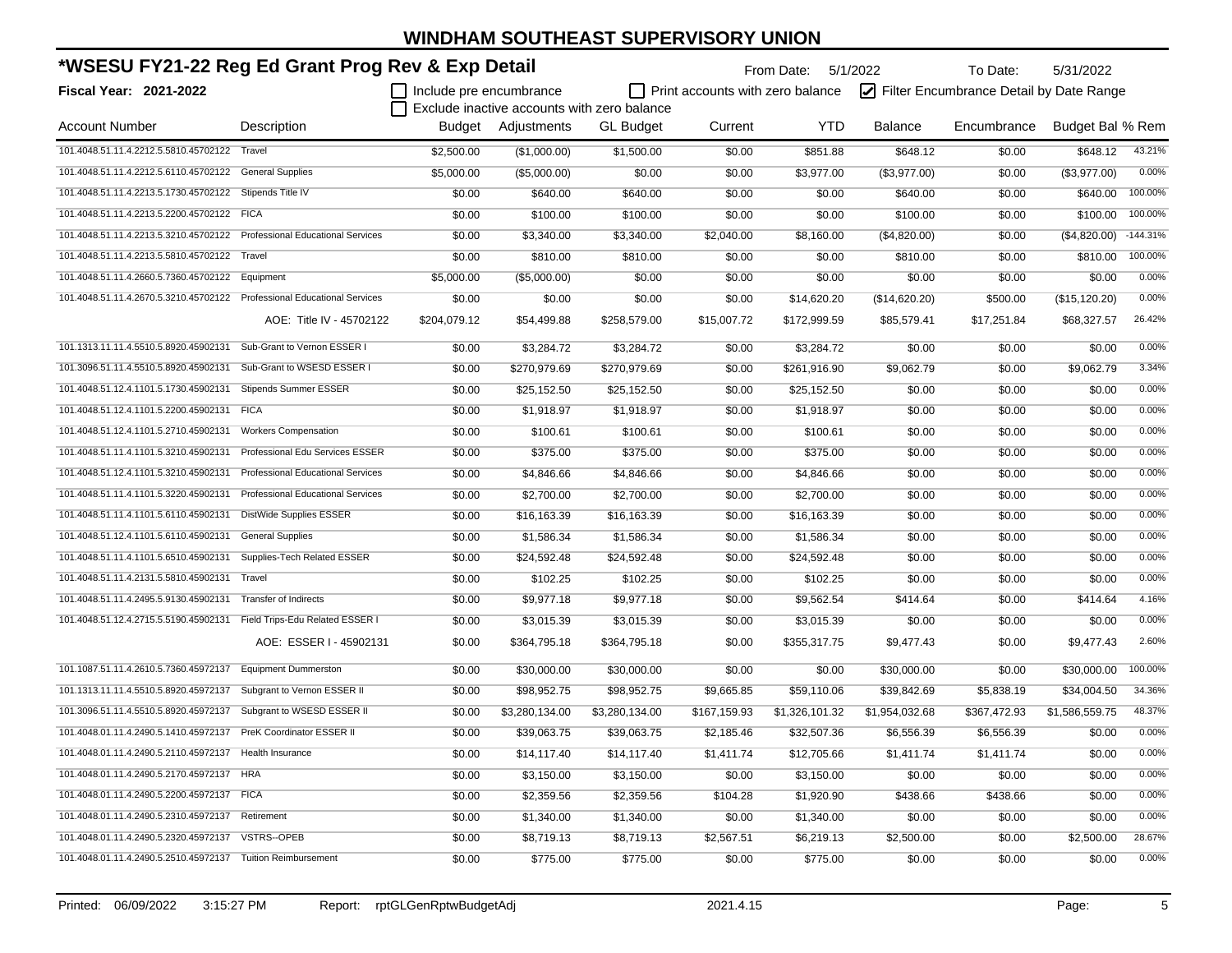| *WSESU FY21-22 Reg Ed Grant Prog Rev & Exp Detail                     |                                     |                         |                                             |                  | From Date: 5/1/2022                     |             | To Date:       | 5/31/2022                               |                  |          |
|-----------------------------------------------------------------------|-------------------------------------|-------------------------|---------------------------------------------|------------------|-----------------------------------------|-------------|----------------|-----------------------------------------|------------------|----------|
| <b>Fiscal Year: 2021-2022</b>                                         |                                     | Include pre encumbrance |                                             |                  | $\Box$ Print accounts with zero balance |             |                | Filter Encumbrance Detail by Date Range |                  |          |
|                                                                       |                                     |                         | Exclude inactive accounts with zero balance |                  |                                         |             |                |                                         |                  |          |
| <b>Account Number</b>                                                 | Description                         |                         | Budget Adjustments                          | <b>GL Budget</b> | Current                                 | <b>YTD</b>  | <b>Balance</b> | Encumbrance                             | Budget Bal % Rem |          |
| 101.4048.01.11.4.2490.5.2710.45972137 Workers Compensation            |                                     | \$0.00                  | \$125.53                                    | \$125.53         | \$8.30                                  | \$125.53    | \$0.00         | \$0.00                                  | \$0.00           | 0.00%    |
| 101.4048.01.11.4.2490.5.2810.45972137 Dental                          |                                     | \$0.00                  | \$1,120.00                                  | \$1,120.00       | \$112.00                                | \$1,008.00  | \$112.00       | \$112.00                                | \$0.00           | 0.00%    |
| 101.4048.01.11.4.2490.5.2920.45972137 Life                            |                                     | \$0.00                  | \$65.52                                     | \$65.52          | \$6.24                                  | \$59.28     | \$6.24         | \$6.24                                  | \$0.00           | 0.00%    |
| 101.4048.01.11.4.2490.5.2940.45972137 LTD                             |                                     | \$0.00                  | \$188.88                                    | \$188.88         | \$12.50                                 | \$176.38    | \$12.50        | \$12.50                                 | \$0.00           | 0.00%    |
| 101.4048.01.11.4.2490.5.6110.45972137                                 | <b>General Supplies</b>             | \$0.00                  | \$483.00                                    | \$483.00         | \$0.00                                  | \$483.00    | \$0.00         | \$0.00                                  | \$0.00           | 0.00%    |
| 101.4048.01.11.4.2490.5.6510.45972137                                 | Supplies-Tech Related ESSER II      | \$0.00                  | \$1,211.14                                  | \$1,211.14       | \$0.00                                  | \$1,211.14  | \$0.00         | \$0.00                                  | \$0.00           | 0.00%    |
| 101.4048.11.11.4.1101.5.6510.45972137                                 | Supplies-Tech Related ESSER II      | \$0.00                  | \$54,000.00                                 | \$54,000.00      | \$209.98                                | \$29,585.56 | \$24,414.44    | \$0.00                                  | \$24,414.44      | 45.21%   |
| 101.4048.51.14.4.1101.5.1730.45972137                                 | After School Salary ESSER II        | \$0.00                  | \$10,788.75                                 | \$10,788.75      | \$717.50                                | \$10,010.00 | \$778.75       | \$1,041.25                              | (\$262.50)       | $-2.43%$ |
| 101.4048.51.14.4.1101.5.2200.45972137 FICA                            |                                     | \$0.00                  | \$799.60                                    | \$799.60         | \$53.34                                 | \$741.75    | \$57.85        | \$76.28                                 | (\$18.43)        | $-2.30%$ |
| 101.4048.51.14.4.1101.5.2710.45972137                                 | <b>Workers Compensation</b>         | \$0.00                  | \$8.91                                      | \$8.91           | \$2.73                                  | \$8.91      | \$0.00         | \$0.00                                  | \$0.00           | 0.00%    |
| 101.4048.51.12.4.1101.5.3210.45972137                                 | <b>Prof Educ Svcs Summer</b>        | \$0.00                  | \$20,600.00                                 | \$20,600.00      | \$0.00                                  | \$0.00      | \$20,600.00    | \$0.00                                  | \$20,600.00      | 100.00%  |
| 101.4048.51.11.4.1101.5.6110.45972137                                 | Supplies ESSER II                   | \$0.00                  | \$2,951.36                                  | \$2,951.36       | \$0.00                                  | \$2,951.36  | \$0.00         | \$0.00                                  | \$0.00           | 0.00%    |
| 101.4048.51.12.4.1101.5.6110.45972137                                 | <b>Supplies Summer</b>              | \$0.00                  | \$10,000.00                                 | \$10,000.00      | \$0.00                                  | \$0.00      | \$10,000.00    | \$0.00                                  | \$10,000.00      | 100.00%  |
| 101.4048.51.11.4.1101.5.6510.45972137                                 | Supplies-Tech Related ESSER II      | \$0.00                  | \$49,086.91                                 | \$49,086.91      | \$10,363.50                             | \$38,367.05 | \$10,719.86    | \$0.00                                  | \$10,719.86      | 21.84%   |
| 101.4048.51.11.4.1101.5.7350.45972137                                 | <b>Technology Software ESSER II</b> | \$0.00                  | \$0.00                                      | \$0.00           | \$0.00                                  | \$0.00      | \$0.00         | \$4,284.71                              | (\$4,284.71)     | 0.00%    |
| 101.4048.51.11.4.2131.5.1110.45972137                                 | Floating Nurse ESSER II             | \$0.00                  | \$78,846.17                                 | \$78,846.17      | \$7,587.16                              | \$56,084.79 | \$22,761.38    | \$22,761.38                             | \$0.00           | 0.00%    |
| 101.4048.51.11.4.2131.5.2110.45972137                                 | Health Insurance                    | \$0.00                  | \$17,449.10                                 | \$17,449.10      | \$2,401.72                              | \$15,047.38 | \$2,401.72     | \$2,401.72                              | \$0.00           | 0.00%    |
| 101.4048.51.11.4.2131.5.2170.45972137 HRA                             |                                     | \$0.00                  | \$3,150.00                                  | \$3,150.00       | \$0.00                                  | \$3,150.00  | \$0.00         | \$0.00                                  | \$0.00           | 0.00%    |
| 101.4048.51.11.4.2131.5.2200.45972137 FICA                            |                                     | \$0.00                  | \$5,697.83                                  | \$5,697.83       | \$534.46                                | \$4,002.55  | \$1,695.28     | \$1,695.28                              | \$0.00           | 0.00%    |
| 101.4048.51.11.4.2131.5.2310.45972137 Retirement                      |                                     | \$0.00                  | \$2,680.00                                  | \$2,680.00       | \$0.00                                  | \$0.00      | \$2,680.00     | \$2,680.00                              | \$0.00           | 0.00%    |
| 101.4048.51.11.4.2131.5.2320.45972137                                 | <b>VSTRS-OPEB</b>                   | \$0.00                  | \$8,175.70                                  | \$8,175.70       | \$5,475.70                              | \$5,475.70  | \$2,700.00     | \$0.00                                  | \$2,700.00       | 33.02%   |
| 101.4048.51.11.4.2131.5.2350.45972137  403(b)                         |                                     | \$0.00                  | \$254.04                                    | \$254.04         | \$84.68                                 | \$169.36    | \$84.68        | \$84.68                                 | \$0.00           | 0.00%    |
| 101.4048.51.11.4.2131.5.2510.45972137                                 | <b>Tuition Reimbursement</b>        | \$0.00                  | \$955.75                                    | \$955.75         | \$955.75                                | \$955.75    | \$0.00         | \$0.00                                  | \$0.00           | 0.00%    |
| 101.4048.51.11.4.2131.5.2710.45972137                                 | <b>Workers Compensation</b>         | \$0.00                  | \$216.54                                    | \$216.54         | \$28.83                                 | \$216.54    | \$0.00         | \$0.00                                  | \$0.00           | 0.00%    |
| 101.4048.51.11.4.2131.5.2810.45972137 Dental                          |                                     | \$0.00                  | \$1,332.00                                  | \$1,332.00       | \$184.00                                | \$1,148.00  | \$184.00       | \$184.00                                | \$0.00           | 0.00%    |
| 101.4048.51.11.4.2131.5.2920.45972137 Life                            |                                     | \$0.00                  | \$93.89                                     | \$93.89          | \$11.78                                 | \$82.11     | \$11.78        | \$11.78                                 | \$0.00           | 0.00%    |
| 101.4048.51.11.4.2131.5.2940.45972137 LTD                             |                                     | \$0.00                  | \$345.19                                    | \$345.19         | \$43.40                                 | \$301.79    | \$43.40        | \$43.40                                 | \$0.00           | 0.00%    |
| 101.4048.51.11.4.2131.5.3310.45972137 Health Database PD              |                                     | \$0.00                  | \$5,000.00                                  | \$5,000.00       | \$0.00                                  | \$3,485.34  | \$1,514.66     | \$0.00                                  | \$1,514.66       | 30.29%   |
| 101.4048.51.11.4.2131.5.5810.45972137 Travel ESSER II                 |                                     | \$0.00                  | \$24.39                                     | \$24.39          | \$0.00                                  | \$24.39     | \$0.00         | \$0.00                                  | \$0.00           | 0.00%    |
| 101.4048.51.11.4.2212.5.1110.45972137 Instructional Coach SU ESSER II |                                     | \$0.00                  | \$36,608.91                                 | \$36,608.91      | \$0.00                                  | \$36,608.91 | \$0.00         | \$0.00                                  | \$0.00           | 0.00%    |
| 101.4048.51.11.4.2212.5.2110.45972137   Health Insurance              |                                     | \$0.00                  | \$9,705.63                                  | \$9,705.63       | \$0.00                                  | \$9,705.63  | \$0.00         | \$0.00                                  | \$0.00           | 0.00%    |
| 101.4048.51.11.4.2212.5.2170.45972137 HRA                             |                                     | \$0.00                  | \$2,100.00                                  | \$2,100.00       | \$0.00                                  | \$2,100.00  | \$0.00         | \$0.00                                  | \$0.00           | 0.00%    |
| 101.4048.51.11.4.2212.5.2200.45972137 FICA                            |                                     | \$0.00                  | \$2,547.74                                  | \$2,547.74       | \$0.00                                  | \$2,547.74  | \$0.00         | \$0.00                                  | \$0.00           | 0.00%    |
| 101.4048.51.11.4.2212.5.2320.45972137 VSTRS--OPEB                     |                                     | \$0.00                  | \$9,001.13                                  | \$9,001.13       | \$1,403.77                              | \$7,601.13  | \$1,400.00     | \$0.00                                  | \$1,400.00       | 15.55%   |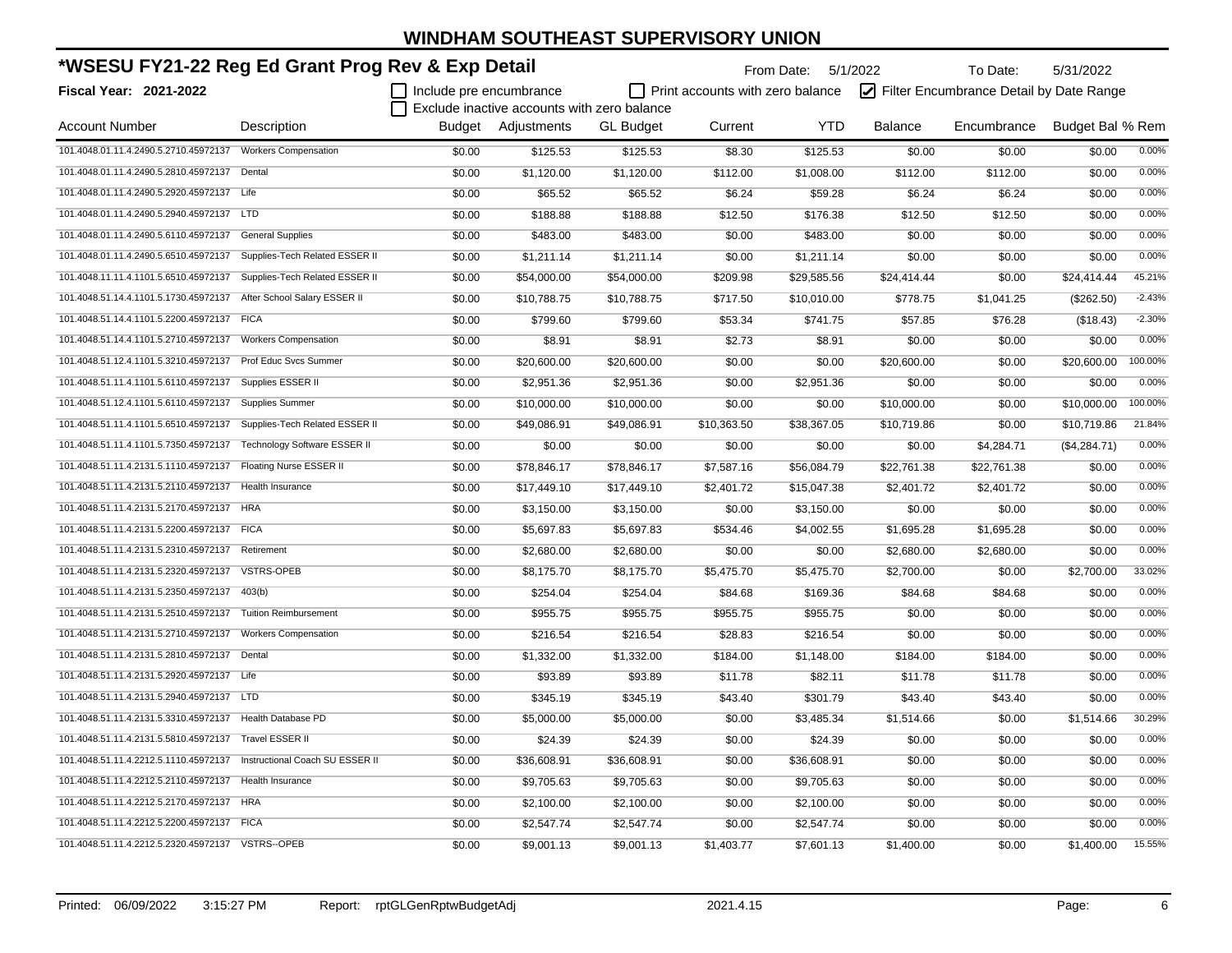| *WSESU FY21-22 Reg Ed Grant Prog Rev & Exp Detail                          |                                       |                         |                    | From Date: 5/1/2022                         |                                         | To Date:       | 5/31/2022      |                                         |                  |         |
|----------------------------------------------------------------------------|---------------------------------------|-------------------------|--------------------|---------------------------------------------|-----------------------------------------|----------------|----------------|-----------------------------------------|------------------|---------|
| <b>Fiscal Year: 2021-2022</b>                                              |                                       | Include pre encumbrance |                    |                                             | $\Box$ Print accounts with zero balance |                |                | Filter Encumbrance Detail by Date Range |                  |         |
|                                                                            |                                       |                         |                    | Exclude inactive accounts with zero balance |                                         |                |                |                                         |                  |         |
| <b>Account Number</b>                                                      | Description                           |                         | Budget Adjustments | <b>GL</b> Budget                            | Current                                 | <b>YTD</b>     | <b>Balance</b> | Encumbrance                             | Budget Bal % Rem |         |
| 101.4048.51.11.4.2212.5.2350.45972137                                      | 403(b)                                | \$0.00                  | \$732.16           | \$732.16                                    | \$0.00                                  | \$732.16       | \$0.00         | \$0.00                                  | \$0.00           | 0.00%   |
| 101.4048.51.11.4.2212.5.2710.45972137 Workers Compensation                 |                                       | \$0.00                  | \$144.74           | \$144.74                                    | \$0.00                                  | \$144.74       | \$0.00         | \$0.00                                  | \$0.00           | 0.00%   |
| 101.4048.51.11.4.2212.5.2810.45972137 Dental                               |                                       | \$0.00                  | \$770.00           | \$770.00                                    | \$0.00                                  | \$770.00       | \$0.00         | \$0.00                                  | \$0.00           | 0.00%   |
| 101.4048.51.11.4.2212.5.2920.45972137 Life                                 |                                       | \$0.00                  | \$62.28            | \$62.28                                     | \$0.00                                  | \$62.28        | \$0.00         | \$0.00                                  | \$0.00           | 0.00%   |
| 101.4048.51.11.4.2212.5.2940.45972137 LTD                                  |                                       | \$0.00                  | \$193.32           | \$193.32                                    | \$0.00                                  | \$193.32       | \$0.00         | \$0.00                                  | \$0.00           | 0.00%   |
| 101.4048.51.11.4.2212.5.3310.45972137 Emp Training/Develop ESSER II        |                                       | \$0.00                  | \$75,000.00        | \$75,000.00                                 | \$0.00                                  | \$61,180.00    | \$13,820.00    | \$5,700.00                              | \$8,120.00       | 10.83%  |
| 101.4048.51.11.4.2212.5.6110.45972137 Supplies ESSER II                    |                                       | \$0.00                  | \$5,000.00         | \$5,000.00                                  | \$0.00                                  | \$2,310.00     | \$2,690.00     | \$0.00                                  | \$2,690.00       | 53.80%  |
| 101.4048.51.11.4.2230.5.3410.45972137 Prof Services Data Security          |                                       | \$0.00                  | \$50,000.00        | \$50,000.00                                 | \$0.00                                  | \$29,285.29    | \$20,714.71    | \$0.00                                  | \$20,714.71      | 41.43%  |
| 101.4048.51.11.4.2320.5.3410.45972137 Prof Svcs Website Design             |                                       | \$0.00                  | \$50,000.00        | \$50,000.00                                 | \$3,000.00                              | \$4,221.20     | \$45,778.80    | \$0.00                                  | \$45,778.80      | 91.56%  |
| 101.4048.51.11.4.2495.5.1110.45972137 Recovery Coordinator ESSER II        |                                       | \$0.00                  | \$32,500.00        | \$32,500.00                                 | \$0.00                                  | \$32,350.00    | \$150.00       | \$0.00                                  | \$150.00         | 0.46%   |
| 101.4048.51.11.4.2495.5.2200.45972137 FICA                                 |                                       | \$0.00                  | \$2,474.78         | \$2,474.78                                  | \$0.00                                  | \$2,474.78     | \$0.00         | \$0.00                                  | \$0.00           | 0.00%   |
| 101.4048.51.11.4.2495.5.2710.45972137 Workers Compensation                 |                                       | \$0.00                  | \$125.66           | \$125.66                                    | \$0.00                                  | \$125.66       | \$0.00         | \$0.00                                  | \$0.00           | 0.00%   |
| 101.4048.51.11.4.2495.5.6110.45972137 Supplies ESSER II                    |                                       | \$0.00                  | \$44.97            | \$44.97                                     | \$0.00                                  | \$44.97        | \$0.00         | \$0.00                                  | \$0.00           | 0.00%   |
| 101.4048.51.11.4.2495.5.9130.45972137 Transfer of Indirects ESSER II       |                                       | \$0.00                  | \$50,000.00        | \$50,000.00                                 | \$10,516.77                             | \$32,623.89    | \$17,376.11    | \$0.00                                  | \$17,376.11      | 34.75%  |
| 101.4048.51.12.4.2711.5.5190.45972137 Transportation Summer                |                                       | \$0.00                  | \$100.00           | \$100.00                                    | \$0.00                                  | \$0.00         | \$100.00       | \$0.00                                  | \$100.00         | 100.00% |
|                                                                            | AOE: ESSER II - 45972137              | \$0.00                  | \$4,081,373.11     | \$4,081,373.11                              | \$226,808.88                            | \$1,843,782.79 | \$2,237,590.32 | \$422,813.13                            | \$1,814,777.19   | 44.46%  |
| 101.3096.51.11.4.5510.5.8920.46042145                                      | Sub-Grant to WSESD                    | \$0.00                  | \$900.00           | \$900.00                                    | \$0.00                                  | \$0.00         | \$900.00       | \$74.96                                 | \$825.04         | 91.67%  |
| 101.4048.51.11.4.2190.5.1720.46042145  Outreach Identification Coordinator |                                       | \$0.00                  | \$37,869.36        | \$37,869.36                                 | \$542.50                                | \$1,128.75     | \$36,740.61    | \$323.75                                | \$36,416.86      | 96.16%  |
| 101.4048.51.11.4.2190.5.2110.46042145 Health Insurance                     |                                       | \$0.00                  | \$8,847.00         | \$8,847.00                                  | \$0.00                                  | \$0.00         | \$8,847.00     | \$0.00                                  | \$8,847.00       | 100.00% |
| 101.4048.51.11.4.2190.5.2170.46042145 HRA                                  |                                       | \$0.00                  | \$2,200.00         | \$2,200.00                                  | \$0.00                                  | \$0.00         | \$2,200.00     | \$0.00                                  | \$2,200.00       | 100.00% |
| 101.4048.51.11.4.2190.5.2200.46042145 FICA                                 |                                       | \$0.00                  | \$2,897.00         | \$2,897.00                                  | \$41.51                                 | \$86.36        | \$2,810.64     | \$24.76                                 | \$2,785.88       | 96.16%  |
| 101.4048.51.11.4.2190.5.2310.46042145 Retirement                           |                                       | \$0.00                  | \$202.00           | \$202.00                                    | \$0.00                                  | \$0.00         | \$202.00       | \$0.00                                  | \$202.00         | 100.00% |
| 101.4048.51.11.4.2190.5.2710.46042145 Workers Compensation                 |                                       | \$0.00                  | \$151.00           | \$151.00                                    | \$2.06                                  | \$4.29         | \$146.71       | \$0.00                                  | \$146.71         | 97.16%  |
| 101.4048.51.11.4.2190.5.2810.46042145 Dental                               |                                       | \$0.00                  | \$528.00           | \$528.00                                    | \$0.00                                  | \$0.00         | \$528.00       | \$0.00                                  | \$528.00         | 100.00% |
| 101.4048.51.11.4.2190.5.2920.46042145 Life                                 |                                       | \$0.00                  | \$50.00            | \$50.00                                     | \$0.00                                  | \$0.00         | \$50.00        | \$0.00                                  | \$50.00          | 100.00% |
| 101.4048.51.11.4.2190.5.2940.46042145 LTD                                  |                                       | \$0.00                  | \$125.00           | \$125.00                                    | \$0.00                                  | \$0.00         | \$125.00       | \$0.00                                  | \$125.00         | 100.00% |
| 101.4048.51.11.4.2495.5.9130.46042145    Indirect Cost                     |                                       | \$0.00                  | \$5,000.00         | \$5,000.00                                  | \$452.54                                | \$452.54       | \$4,547.46     | \$0.00                                  | \$4,547.46       | 90.95%  |
| 101.4048.51.11.4.2711.5.5190.46042145 Transportation                       |                                       | \$0.00                  | \$10,000.00        | \$10,000.00                                 | \$4,304.84                              | \$12,906.75    | (\$2,906.75)   | \$0.00                                  | (\$2,906.75)     | -29.07% |
| 101.4048.51.11.4.2711.5.6110.46042145 Supplies                             |                                       | \$0.00                  | \$7,100.00         | \$7,100.00                                  | \$0.00                                  | \$1,353.11     | \$5,746.89     | \$229.99                                | \$5,516.90       | 77.70%  |
|                                                                            | AOE: ARP Homeless II - 46042145       | \$0.00                  | \$75,869.36        | \$75,869.36                                 | \$5,343.45                              | \$15,931.80    | \$59,937.56    | \$653.46                                | \$59,284.10      | 78.14%  |
| 101.1367.31.13.4.2495.5.9130.46112124 Indirect Expense 21st Century        | Grant                                 | \$330.00                | (\$330.00)         | \$0.00                                      | \$0.00                                  | \$0.00         | \$0.00         | \$0.00                                  | \$0.00           | 0.00%   |
| 101.1367.31.13.4.5510.5.8920.46112124                                      | Sub-Grant to BAMS 21st Century        | \$57,014.00             | \$330.00           | \$57,344.00                                 | \$4,113.71                              | \$35,937.43    | \$21,406.57    | \$5,250.46                              | \$16,156.11      | 28.17%  |
|                                                                            | Grant<br>AOE: 21st Century - 46112124 | \$57,344.00             | \$0.00             | \$57,344.00                                 | \$4,113.71                              | \$35,937.43    | \$21,406.57    | \$5,250.46                              | \$16,156.11      | 28.17%  |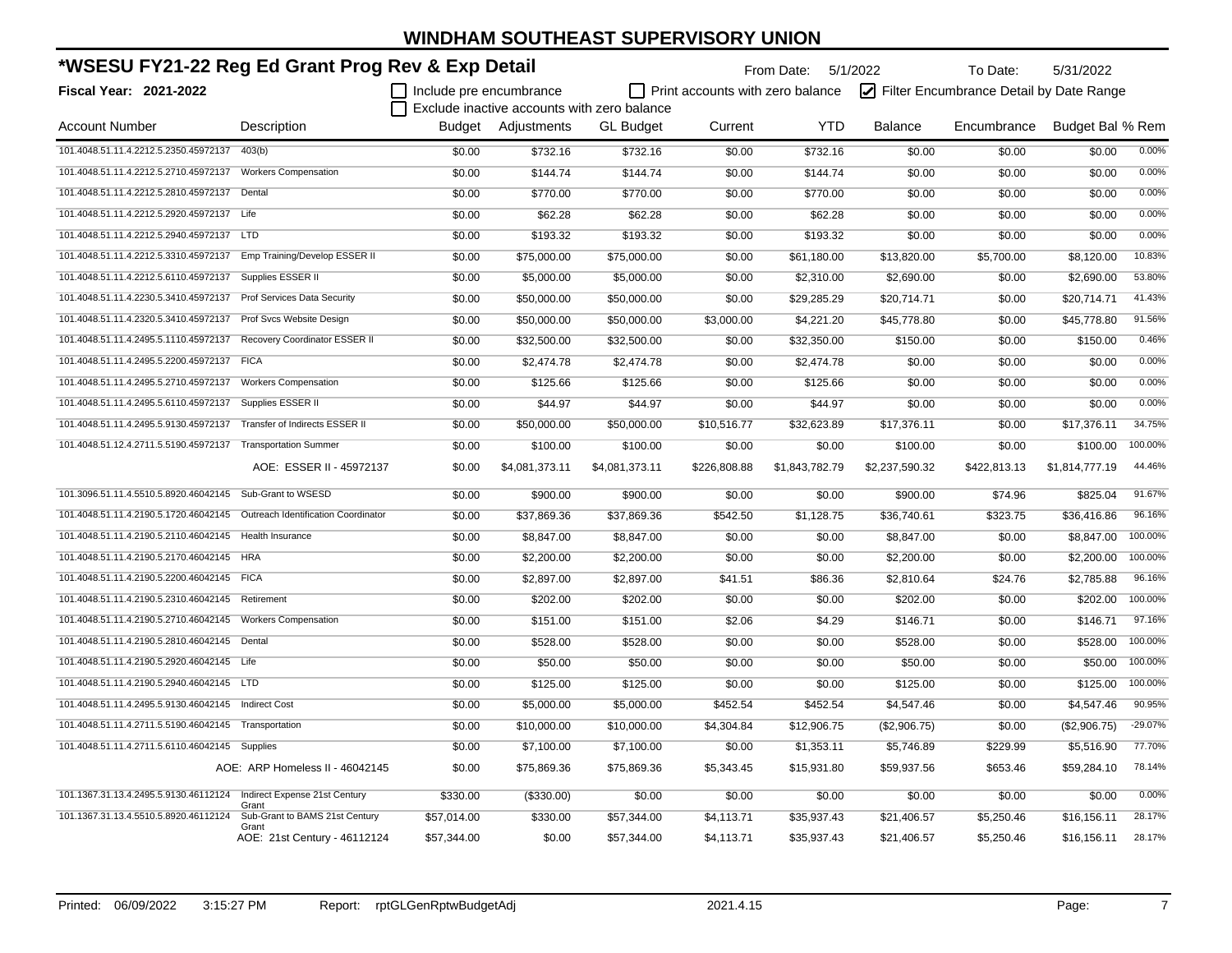| *WSESU FY21-22 Reg Ed Grant Prog Rev & Exp Detail                        |                              | From Date: 5/1/2022<br>To Date: |                                             |                  |                                  |             | 5/31/2022    |                                         |                  |            |
|--------------------------------------------------------------------------|------------------------------|---------------------------------|---------------------------------------------|------------------|----------------------------------|-------------|--------------|-----------------------------------------|------------------|------------|
| Fiscal Year: 2021-2022                                                   |                              | Include pre encumbrance         |                                             |                  | Print accounts with zero balance |             |              | Filter Encumbrance Detail by Date Range |                  |            |
|                                                                          |                              |                                 | Exclude inactive accounts with zero balance |                  |                                  |             |              |                                         |                  |            |
| <b>Account Number</b>                                                    | Description                  |                                 | Budget Adjustments                          | <b>GL</b> Budget | Current                          | <b>YTD</b>  | Balance      | Encumbrance                             | Budget Bal % Rem |            |
| 101.1313.11.11.4.5510.5.8920.46512125 Sub-Grant to Vernon Title II       |                              | \$1,000.00                      | \$1,200.00                                  | \$2,200.00       | \$0.00                           | \$1,075.82  | \$1,124.18   | \$0.00                                  | \$1,124.18       | 51.10%     |
| 101.3096.51.11.4.5510.5.8920.46512125                                    | Sub-Grant to WSESD Title II  | \$19,000.00                     | \$28,800.00                                 | \$47,800.00      | \$0.00                           | \$13,846.38 | \$33,953.62  | \$0.00                                  | \$33,953.62      | 71.03%     |
| 101.4048.51.11.4.2212.5.1110.46512125                                    | Instructional Coach Title II | \$114,730.07                    | \$8,069.93                                  | \$122,800.00     | \$6,788.90                       | \$76,817.43 | \$45,982.57  | \$20,366.73                             | \$25,615.84      | 20.86%     |
| 101.4048.51.11.4.2212.5.1730.46512125                                    | <b>Title II Stipends</b>     | \$1,000.00                      | \$9,181.00                                  | \$10,181.00      | \$0.00                           | \$0.00      | \$10,181.00  | \$0.00                                  | \$10,181.00      | 100.00%    |
| 101.4048.51.11.4.2212.5.2110.46512125                                    | Health Insurance             | \$17,968.90                     | (\$4,000.00)                                | \$13,968.90      | \$1,196.44                       | \$13,160.84 | \$808.06     | \$1,196.44                              | (\$388.38)       | $-2.78%$   |
| 101.4048.51.11.4.2212.5.2170.46512125                                    | <b>HRA</b>                   | \$5,460.00                      | (\$1,000.00)                                | \$4,460.00       | \$0.00                           | \$5,749.65  | (\$1,289.65) | \$0.00                                  | (\$1,289.65)     | $-28.92%$  |
| 101.4048.51.11.4.2212.5.2200.46512125 FICA                               |                              | \$8,853.35                      | \$765.00                                    | \$9,618.35       | \$496.90                         | \$6,050.25  | \$3,568.10   | \$1,536.45                              | \$2,031.65       | 21.12%     |
| 101.4048.51.11.4.2212.5.2310.46512125                                    | Retirement                   | \$0.00                          | \$0.00                                      | \$0.00           | \$0.00                           | \$402.01    | (\$402.01)   | \$0.00                                  | (\$402.01)       | 0.00%      |
| 101.4048.51.11.4.2212.5.2320.46512125                                    | VSTRS--OPEB                  | \$22,946.10                     | (\$1,851.41)                                | \$21,094.69      | \$4,648.21                       | \$12,118.63 | \$8,976.06   | \$0.00                                  | \$8,976.06       | 42.55%     |
| 101.4048.51.11.4.2212.5.2350.46512125                                    | 403(b)                       | \$2,294.60                      | (\$349.87)                                  | \$1,944.73       | \$135.78                         | \$1,357.80  | \$586.93     | \$407.34                                | \$179.59         | 9.23%      |
| 101.4048.51.11.4.2212.5.2710.46512125                                    | <b>Workers Compensation</b>  | \$458.92                        | \$0.00                                      | \$458.92         | \$25.80                          | \$294.75    | \$164.17     | \$0.00                                  | \$164.17         | 35.77%     |
| 101.4048.51.11.4.2212.5.2810.46512125                                    | Dental                       | \$3,250.00                      | (\$2,131.00)                                | \$1,119.00       | \$88.00                          | \$1,031.00  | \$88.00      | \$88.00                                 | \$0.00           | 0.00%      |
| 101.4048.51.11.4.2212.5.2920.46512125 Life                               |                              | \$216.00                        | (\$37.73)                                   | \$178.27         | \$12.46                          | \$165.81    | \$12.46      | \$12.46                                 | \$0.00           | 0.00%      |
| 101.4048.51.11.4.2212.5.2940.46512125 LTD                                |                              | \$656.25                        | (\$102.11)                                  | \$554.14         | \$38.84                          | \$515.30    | \$38.84      | \$38.84                                 | \$0.00           | 0.00%      |
| 101.4048.51.11.4.2212.5.3210.46512125  Professional Educational Services |                              | \$12,000.00                     | \$6,144.00                                  | \$18,144.00      | \$0.00                           | \$12,414.21 | \$5,729.79   | \$4,103.04                              | \$1,626.75       | 8.97%      |
| 101.4048.51.11.4.2212.5.3310.46512125 Emp Training/Develop               |                              | \$9,000.00                      | \$7,679.00                                  | \$16,679.00      | \$0.00                           | \$15,192.55 | \$1,486.45   | \$649.00                                | \$837.45         | 5.02%      |
| 101.4048.51.11.4.2212.5.5810.46512125 Travel                             |                              | \$0.00                          | \$1,800.00                                  | \$1,800.00       | \$0.00                           | \$840.48    | \$959.52     | \$0.00                                  | \$959.52         | 53.31%     |
| 101.4048.51.11.4.2212.5.6110.46512125 General Supplies                   |                              | \$1,000.00                      | \$0.00                                      | \$1,000.00       | \$0.00                           | \$3,071.20  | (\$2,071.20) | \$0.00                                  | (\$2,071.20)     | $-207.12%$ |
| 101.4048.51.11.4.2212.5.6510.46512125                                    | Supplies-Tech Related        | \$0.00                          | \$15,500.00                                 | \$15,500.00      | \$0.00                           | \$0.00      | \$15,500.00  | \$0.00                                  | \$15,500.00      | 100.00%    |
| 101.4048.51.11.4.2213.5.5810.46512125                                    | Travel                       | \$3,000.00                      | (\$3,000.00)                                | \$0.00           | \$0.00                           | \$0.00      | \$0.00       | \$0.00                                  | \$0.00           | 0.00%      |
| 101.4048.51.11.4.2213.5.6510.46512125                                    | Supplies-Tech Related        | \$0.00                          | \$0.00                                      | \$0.00           | \$0.00                           | \$9,492.40  | (\$9,492.40) | \$0.00                                  | (\$9,492.40)     | 0.00%      |
| 101.4048.51.11.4.2219.5.1730.46512125                                    | <b>Title II Stipends</b>     | \$4,644.68                      | (\$4,644.68)                                | \$0.00           | \$0.00                           | \$2,250.00  | (\$2,250.00) | \$1,750.00                              | (\$4,000.00)     | 0.00%      |
| 101.4048.51.11.4.2219.5.2200.46512125 FICA                               |                              | \$355.32                        | (\$355.32)                                  | \$0.00           | \$0.00                           | \$167.37    | (\$167.37)   | \$130.01                                | (\$297.38)       | 0.00%      |
| 101.4048.51.11.4.2219.5.2710.46512125 Workers Compensation               |                              | \$18.45                         | (\$18.45)                                   | \$0.00           | \$0.00                           | \$8.55      | (\$8.55)     | \$0.00                                  | (\$8.55)         | 0.00%      |
| 101.4048.51.11.4.2490.5.1410.46512125 Admin Coach                        |                              | \$38.400.00                     | \$0.00                                      | \$38,400.00      | \$3,068.14                       | \$36,131.88 | \$2,268.12   | \$3,068.12                              | (\$800.00)       | $-2.08%$   |
| 101.4048.51.11.4.2490.5.2110.46512125 Health Insurance                   |                              | \$21,254.00                     | \$0.00                                      | \$21,254.00      | \$1,764.66                       | \$19,411.26 | \$1,842.74   | \$1,764.66                              | \$78.08          | 0.37%      |
| 101.4048.51.11.4.2490.5.2170.46512125 HRA                                |                              | \$4,200.00                      | \$0.00                                      | \$4,200.00       | \$0.00                           | \$4,200.00  | \$0.00       | \$0.00                                  | \$0.00           | 0.00%      |
| 101.4048.51.11.4.2490.5.2200.46512125 FICA                               |                              | \$2,937.60                      | \$0.00                                      | \$2,937.60       | \$197.66                         | \$2,330.85  | \$606.75     | \$197.66                                | \$409.09         | 13.93%     |
| 101.4048.51.11.4.2490.5.2310.46512125                                    | Retirement                   | \$0.00                          | \$7,296.00                                  | \$7,296.00       | \$0.00                           | \$0.00      | \$7,296.00   | \$0.00                                  | \$7,296.00       | 100.00%    |
| 101.4048.51.11.4.2490.5.2350.46512125 403(b)                             |                              | \$0.00                          | \$2,808.15                                  | \$2,808.15       | \$0.00                           | \$0.00      | \$2,808.15   | \$0.00                                  | \$2,808.15       | 100.00%    |
| 101.4048.51.11.4.2490.5.2710.46512125 Workers Compensation               |                              | \$153.60                        | \$0.00                                      | \$153.60         | \$11.66                          | \$140.28    | \$13.32      | \$0.00                                  | \$13.32          | 8.67%      |
| 101.4048.51.11.4.2490.5.2810.46512125 Dental                             |                              | \$1,680.00                      | \$0.00                                      | \$1,680.00       | \$140.00                         | \$1,540.00  | \$140.00     | \$140.00                                | \$0.00           | 0.00%      |
| 101.4048.51.11.4.2490.5.2920.46512125 Life                               |                              | \$72.00                         | \$0.00                                      | \$72.00          | \$12.56                          | \$150.72    | (\$78.72)    | \$12.56                                 | (\$91.28)        | $-126.78%$ |
| 101.4048.51.11.4.2490.5.2940.46512125 LTD                                |                              | \$219.65                        | \$0.00                                      | \$219.65         | \$17.54                          | \$206.64    | \$13.01      | \$17.54                                 | (\$4.53)         | $-2.06%$   |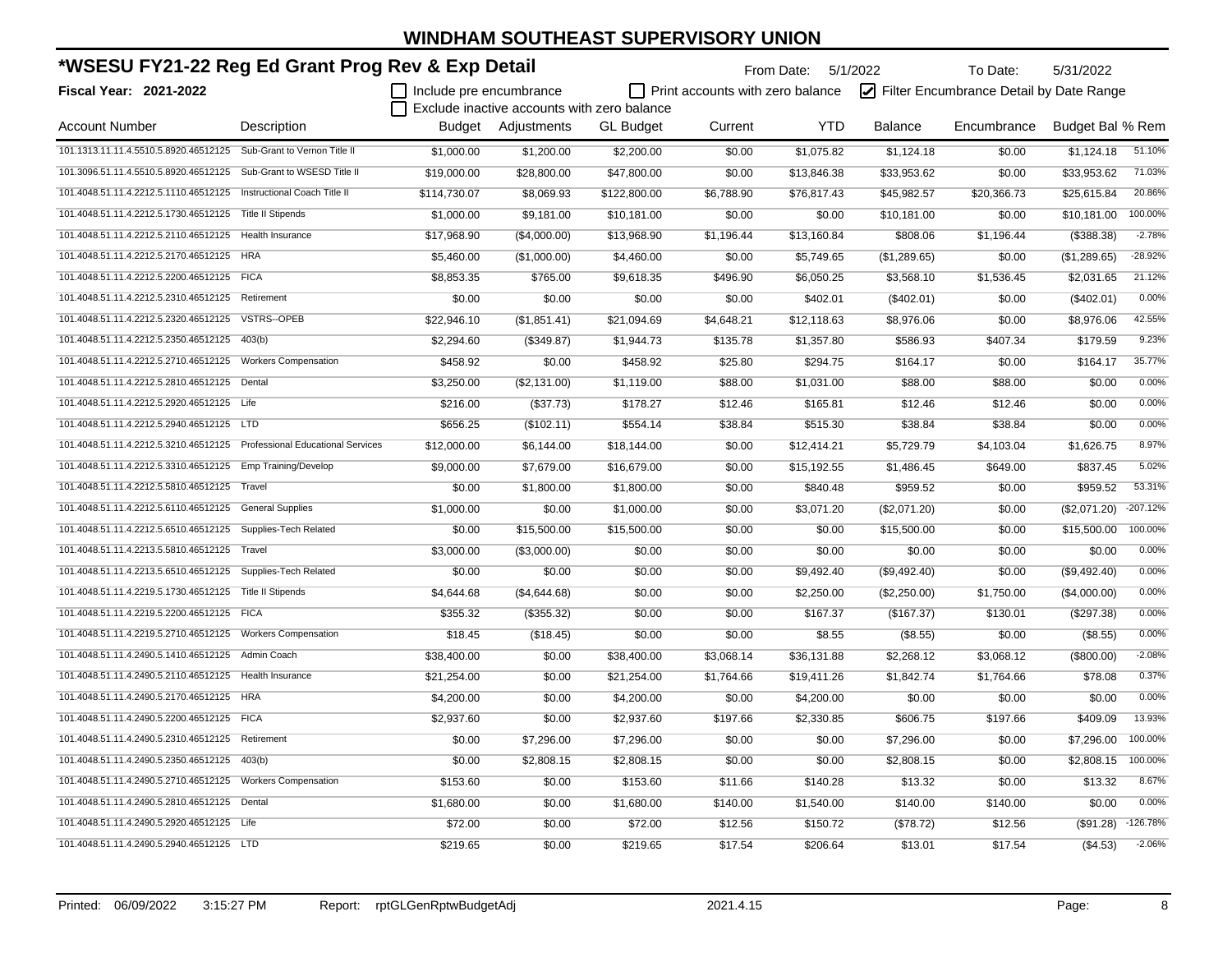| *WSESU FY21-22 Reg Ed Grant Prog Rev & Exp Detail                      |                                             |                         |                                             |                  |                                         | From Date: 5/1/2022 |                | To Date:                                | 5/31/2022        |            |
|------------------------------------------------------------------------|---------------------------------------------|-------------------------|---------------------------------------------|------------------|-----------------------------------------|---------------------|----------------|-----------------------------------------|------------------|------------|
| Fiscal Year: 2021-2022                                                 |                                             | Include pre encumbrance |                                             |                  | $\Box$ Print accounts with zero balance |                     |                | Filter Encumbrance Detail by Date Range |                  |            |
|                                                                        |                                             |                         | Exclude inactive accounts with zero balance |                  |                                         |                     |                |                                         |                  |            |
| <b>Account Number</b>                                                  | Description                                 | Budget                  | Adjustments                                 | <b>GL Budget</b> | Current                                 | <b>YTD</b>          | <b>Balance</b> | Encumbrance                             | Budget Bal % Rem |            |
| 101.4048.51.11.4.2490.5.5810.46512125                                  | Travel                                      | \$500.00                | (\$500.00)                                  | \$0.00           | \$0.00                                  | \$0.00              | \$0.00         | \$0.00                                  | \$0.00           | 0.00%      |
| 101.4048.51.11.4.2495.5.9130.46512125                                  | Indirect Expense Title IIA                  | \$5,000.00              | (\$5,000.00)                                | \$0.00           | \$0.00                                  | \$0.00              | \$0.00         | \$0.00                                  | \$0.00           | 0.00%      |
|                                                                        | AOE: Title II - 46512125                    | \$302,269.49            | \$66,252.51                                 | \$368,522.00     | \$18,643.55                             | \$240,134.06        | \$128,387.94   | \$35,478.85                             | \$92,909.09      | 25.21%     |
| 101.4048.51.11.4.2495.5.1410.46512598                                  | Administration                              | \$25,000.00             | \$0.00                                      | \$25,000.00      | \$0.00                                  | \$0.00              | \$25,000.00    | \$0.00                                  | \$25,000.00      | 100.00%    |
| 101.4048.51.11.4.2495.5.2200.46512598 FICA                             |                                             | \$1,912.50              | (\$1,912.50)                                | \$0.00           | \$0.00                                  | \$0.00              | \$0.00         | \$0.00                                  | \$0.00           | 0.00%      |
| 101.4048.51.11.4.2495.5.2320.46512598                                  | <b>VSTRS--OPEB</b>                          | \$7,680.00              | (\$7,680.00)                                | \$0.00           | \$0.00                                  | \$0.00              | \$0.00         | \$0.00                                  | \$0.00           | 0.00%      |
| 101.4048.51.11.4.2495.5.2920.46512598 Life                             |                                             | \$105.00                | (\$105.00)                                  | \$0.00           | \$0.00                                  | \$0.00              | \$0.00         | \$0.00                                  | \$0.00           | 0.00%      |
|                                                                        | AOE: Title II Consolidated Admin - 46512598 | \$34,697.50             | (\$9,697.50)                                | \$25,000.00      | \$0.00                                  | \$0.00              | \$25,000.00    | \$0.00                                  | \$25,000.00      | 100.00%    |
| 101.4048.51.11.4.1101.5.6110.47910000 PPE Supplies FEMA                |                                             | \$0.00                  | \$0.00                                      | \$0.00           | \$6,892.35                              | \$29,279.23         | (\$29,279.23)  | \$7,604.37                              | (\$36,883.60)    | 0.00%      |
| 101.4048.51.11.4.2230.5.1730.47910000                                  | IT COVID Testing Coordinator                | \$0.00                  | \$0.00                                      | \$0.00           | \$1,350.00                              | \$24,325.00         | (\$24,325.00)  | \$1,725.00                              | (\$26,050.00)    | 0.00%      |
| 101.4048.51.11.4.2230.5.2200.47910000                                  | <b>FEMA</b><br><b>FICA</b>                  | \$0.00                  | \$0.00                                      | \$0.00           | \$103.27                                | \$1,860.89          | (\$1,860.89)   | \$131.96                                | (\$1,992.85)     | 0.00%      |
| 101.4048.51.11.4.2230.5.2710.47910000                                  | <b>Workers Compensation</b>                 | \$0.00                  | \$0.00                                      | \$0.00           | \$5.13                                  | \$94.05             | (\$94.05)      | \$0.00                                  | (\$94.05)        | 0.00%      |
| 101.4048.51.11.4.2230.5.5810.47910000 Travel                           |                                             | \$0.00                  | \$0.00                                      | \$0.00           | \$28.67                                 | \$330.24            | (\$330.24)     | \$0.00                                  | (\$330.24)       | 0.00%      |
|                                                                        | AOE: FEMA - 47910000                        | \$0.00                  | \$0.00                                      | \$0.00           | \$8,379.42                              | \$55,889.41         | (\$55,889.41)  | \$9,461.33                              | (\$65,350.74)    | 0.00%      |
| 101.1001.11.11.5.1101.5.1210.51000000 Paraeducator Academy             |                                             | \$10,435.29             | \$0.00                                      | \$10,435.29      | \$969.84                                | \$9,680.62          | \$754.67       | \$2,909.51                              | (\$2,154.84)     | $-20.65%$  |
| 101.1001.11.11.5.1101.5.2110.51000000 Health Insurance                 |                                             | \$0.00                  | \$0.00                                      | \$0.00           | \$350.38                                | \$3,199.11          | (\$3,199.11)   | \$350.38                                | (\$3,549.49)     | 0.00%      |
| 101.1001.11.11.5.1101.5.2170.51000000                                  | <b>HRA</b>                                  | \$0.00                  | \$0.00                                      | \$0.00           | \$0.00                                  | \$1,650.00          | (\$1,650.00)   | \$0.00                                  | (\$1,650.00)     | 0.00%      |
| 101.1001.11.11.5.1101.5.2200.51000000 FICA                             |                                             | \$798.30                | \$0.00                                      | \$798.30         | \$68.84                                 | \$694.69            | \$103.61       | \$217.22                                | (\$113.61)       | $-14.23%$  |
| 101.1001.11.11.5.1101.5.2310.51000000                                  | Retirement                                  | \$407.44                | \$0.00                                      | \$407.44         | \$46.06                                 | \$459.76            | (\$52.32)      | \$138.19                                | (\$190.51)       | -46.76%    |
| 101.1001.11.11.5.1101.5.2710.51000000                                  | <b>Workers Compensation</b>                 | \$41.74                 | \$0.00                                      | \$41.74          | \$3.69                                  | \$37.39             | \$4.35         | \$0.00                                  | \$4.35           | 10.42%     |
| 101.1001.11.11.5.1101.5.2810.51000000                                  | Dental                                      | \$1,100.00              | \$0.00                                      | \$1,100.00       | \$22.00                                 | \$198.85            | \$901.15       | \$22.00                                 | \$879.15         | 79.92%     |
| 101.1001.11.11.5.1101.5.2920.51000000                                  | Life                                        | \$18.00                 | \$0.00                                      | \$18.00          | \$2.08                                  | \$19.84             | (\$1.84)       | \$2.08                                  | (\$3.92)         | $-21.78%$  |
| 101.1001.11.11.5.1101.5.2940.51000000 LTD                              |                                             | \$49.06                 | \$0.00                                      | \$49.06          | \$5.54                                  | \$52.54             | (\$3.48)       | \$5.54                                  | (\$9.02)         | $-18.39%$  |
| 101.1234.11.11.5.1101.5.1110.51000000                                  | <b>Elementary Teacher Putney</b>            | \$0.00                  | \$0.00                                      | \$0.00           | \$5,631.94                              | \$19,711.89         | (\$19,711.89)  | \$16,895.80                             | (\$36,607.69)    | 0.00%      |
| 101.1234.11.11.5.1101.5.2110.51000000                                  | <b>Health Insurance</b>                     | \$0.00                  | \$0.00                                      | \$0.00           | \$1,764.66                              | \$6,176.31          | (\$6,176.31)   | \$1,764.66                              | (\$7,940.97)     | 0.00%      |
| 101.1234.11.11.5.1101.5.2200.51000000 FICA                             |                                             | \$0.00                  | \$0.00                                      | \$0.00           | \$392.56                                | \$1,373.97          | (\$1,373.97)   | \$392.56                                | (\$1,766.53)     | 0.00%      |
| 101.1234.11.11.5.1101.5.2350.51000000                                  | 403(b)                                      | \$0.00                  | \$0.00                                      | \$0.00           | \$112.64                                | \$394.24            | (\$394.24)     | \$112.64                                | ( \$506.88)      | 0.00%      |
| 101.1234.11.11.5.1101.5.2710.51000000                                  | <b>Workers Compensation</b>                 | \$0.00                  | \$0.00                                      | \$0.00           | \$21.40                                 | \$74.90             | (\$74.90)      | \$0.00                                  | (\$74.90)        | 0.00%      |
| 101.1234.11.11.5.1101.5.2810.51000000                                  | Dental                                      | \$0.00                  | \$0.00                                      | \$0.00           | \$140.00                                | \$490.00            | $(\$490.00)$   | \$140.00                                | (\$630.00)       | 0.00%      |
| 101.1234.11.11.5.1101.5.2920.51000000 Life                             |                                             | \$0.00                  | \$0.00                                      | \$0.00           | \$10.38                                 | \$36.33             | $(\$36.33)$    | \$10.38                                 | (\$46.71)        | 0.00%      |
| 101.1234.11.11.5.1101.5.2940.51000000 LTD                              |                                             | \$0.00                  | \$0.00                                      | \$0.00           | \$32.22                                 | \$112.77            | (\$112.77)     | \$32.22                                 | (\$144.99)       | 0.00%      |
|                                                                        | AOE: Revenues fr Other Sources - 51000000   | \$12,849.83             | \$0.00                                      | \$12,849.83      | \$9,574.23                              | \$44,363.21         | (\$31,513.38)  | \$22,993.18                             | (\$54,506.56)    | $-424.18%$ |
| 101.1001.51.11.2.5510.5.8920.54812001 Sub-Grant to Bratt Town Medicaid |                                             | \$142,000.00            | \$0.00                                      | \$142,000.00     | \$0.00                                  | \$142,000.00        | \$0.00         | \$0.00                                  | \$0.00           | 0.00%      |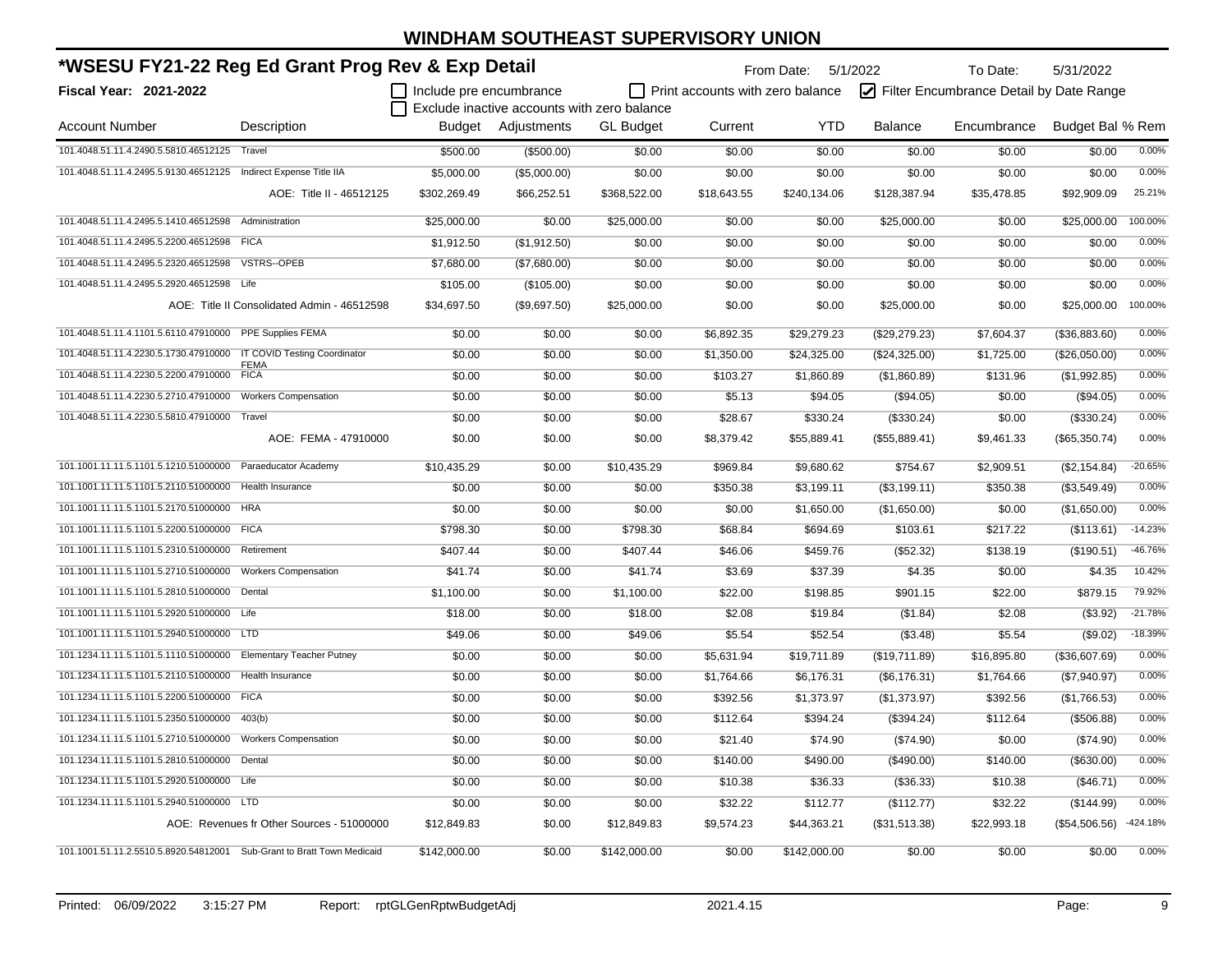| *WSESU FY21-22 Reg Ed Grant Prog Rev & Exp Detail             |                                          |                         |                                             |                  |                                         | From Date: 5/1/2022 |                | To Date:                                | 5/31/2022        |          |
|---------------------------------------------------------------|------------------------------------------|-------------------------|---------------------------------------------|------------------|-----------------------------------------|---------------------|----------------|-----------------------------------------|------------------|----------|
| <b>Fiscal Year: 2021-2022</b>                                 |                                          | Include pre encumbrance |                                             |                  | $\Box$ Print accounts with zero balance |                     |                | Filter Encumbrance Detail by Date Range |                  |          |
|                                                               |                                          |                         | Exclude inactive accounts with zero balance |                  |                                         |                     |                |                                         |                  |          |
| <b>Account Number</b>                                         | Description                              |                         | Budget Adjustments                          | <b>GL Budget</b> | Current                                 | <b>YTD</b>          | <b>Balance</b> | Encumbrance                             | Budget Bal % Rem |          |
| 101.1040.51.11.2.5510.5.8920.54812001                         | Sub-Grant to BUHS Medicaid               | \$90,000.00             | \$0.00                                      | \$90,000.00      | \$0.00                                  | \$90,000.00         | \$0.00         | \$0.00                                  | \$0.00           | 0.00%    |
| 101.1087.51.11.2.5510.5.8920.54812001                         | Sub-Grant to Dummerston Medicaid         | \$37,875.00             | \$0.00                                      | \$37,875.00      | \$0.00                                  | \$37,875.00         | \$0.00         | \$0.00                                  | \$0.00           | 0.00%    |
| 101.1128.11.11.2.5510.5.8920.54812001                         | Sub-Grant to Guilford Medicaid           | \$36,570.00             | \$0.00                                      | \$36,570.00      | \$0.00                                  | \$36,570.00         | \$0.00         | \$0.00                                  | \$0.00           | 0.00%    |
| 101.1234.51.11.2.5510.5.8920.54812001                         | Sub-Grant to Putney Medicaid             | \$36,570.00             | \$0.00                                      | \$36,570.00      | \$0.00                                  | \$36,570.00         | \$0.00         | \$0.00                                  | \$0.00           | 0.00%    |
| 101.1313.11.11.2.5510.5.8920.54812001                         | Sub-Grant to Vernon Medicaid             | \$36,570.00             | \$0.00                                      | \$36,570.00      | \$0.00                                  | \$36,420.00         | \$150.00       | \$0.00                                  | \$150.00         | 0.41%    |
| 101.4048.51.11.2.2590.5.1720.54812001                         | <b>Technical and Professional</b>        | \$54,000.00             | \$0.00                                      | \$54,000.00      | \$4,038.46                              | \$50,961.52         | \$3,038.48     | \$4,038.48                              | (\$1,000.00)     | $-1.85%$ |
| 101.4048.51.11.2.2590.5.2200.54812001                         | Staff--Local Use<br><b>FICA</b>          | \$4,131.00              | \$0.00                                      | \$4,131.00       | \$306.40                                | \$3,891.57          | \$239.43       | \$306.40                                | ( \$66.97)       | $-1.62%$ |
| 101.4048.51.11.2.2590.5.2310.54812001                         | Retirement                               | \$2,446.25              | \$0.00                                      | \$2,446.25       | \$191.82                                | \$2,301.84          | \$144.41       | \$191.82                                | (\$47.41)        | $-1.94%$ |
| 101.4048.51.11.2.2590.5.2710.54812001                         | <b>Workers Compensation</b>              | \$216.00                | \$0.00                                      | \$216.00         | \$15.35                                 | \$198.21            | \$17.79        | \$0.00                                  | \$17.79          | 8.24%    |
| 101.4048.51.11.2.2590.5.2810.54812001                         | Dental                                   | \$572.00                | \$0.00                                      | \$572.00         | \$44.00                                 | \$484.00            | \$88.00        | \$44.00                                 | \$44.00          | 7.69%    |
| 101.4048.51.11.2.2590.5.2920.54812001 Life                    |                                          | \$205.00                | \$0.00                                      | \$205.00         | \$15.68                                 | \$188.25            | \$16.75        | \$15.68                                 | \$1.07           | 0.52%    |
| 101.4048.51.11.2.2590.5.2940.54812001 LTD                     |                                          | \$294.58                | \$0.00                                      | \$294.58         | \$23.10                                 | \$277.20            | \$17.38        | \$23.10                                 | (\$5.72)         | $-1.94%$ |
| 101.4048.51.11.2.2590.5.6110.54812001                         | <b>General Supplies</b>                  | \$0.00                  | \$0.00                                      | \$0.00           | \$0.00                                  | \$191.79            | (\$191.79)     | \$0.00                                  | (\$191.79)       | 0.00%    |
| 101.4048.51.11.2.5510.5.8920.54812001 Sub-Grant to Pub VT LEA |                                          | \$11,345.95             | \$0.00                                      | \$11,345.95      | \$0.00                                  | \$0.00              | \$11,345.95    | \$0.00                                  | \$11,345.95      | 100.00%  |
|                                                               | AOE: Medicaid IEP Reimb - 54812001       | \$452,795.78            | \$0.00                                      | \$452,795.78     | \$4,634.81                              | \$437,929.38        | \$14,866.40    | \$4,619.48                              | \$10,246.92      | 2.26%    |
| 101.1001.51.11.2.5510.5.8920.54832001                         | Sub-Grant to Bratt Town EPSDT            | \$24,603.00             | \$0.00                                      | \$24,603.00      | \$0.00                                  | \$24,603.00         | \$0.00         | \$0.00                                  | \$0.00           | 0.00%    |
| 101.1087.51.11.2.5510.5.8920.54832001                         | Sub-Grant to Dummerston EPSDT            | \$4,508.00              | \$0.00                                      | \$4,508.00       | \$0.00                                  | \$4,508.00          | \$0.00         | \$0.00                                  | \$0.00           | 0.00%    |
| 101.1128.51.11.2.5510.5.8920.54832001                         | Sub-Grant to Guilford EPSDT              | \$4,326.00              | \$0.00                                      | \$4,326.00       | \$0.00                                  | \$4,326.00          | \$0.00         | \$0.00                                  | \$0.00           | 0.00%    |
| 101.1234.51.11.2.5510.5.8920.54832001                         | Sub-Grant to Putney EPSDT                | \$4,326.00              | \$0.00                                      | \$4,326.00       | \$0.00                                  | \$4,326.00          | \$0.00         | \$0.00                                  | \$0.00           | 0.00%    |
| 101.1313.11.11.2.5510.5.8920.54832001                         | Sub-Grant to Vernon EPSDT                | \$5,237.00              | \$0.00                                      | \$5,237.00       | \$0.00                                  | \$5,237.00          | \$0.00         | \$0.00                                  | \$0.00           | 0.00%    |
| 101.4048.51.11.2.2490.5.3210.54832001                         | <b>Professional Educational Services</b> | \$7,000.00              | \$0.00                                      | \$7,000.00       | \$0.00                                  | \$3,016.01          | \$3,983.99     | \$0.00                                  | \$3,983.99       | 56.91%   |
|                                                               | AOE: Medicaid EDPSDT - 54832001          | \$50,000.00             | \$0.00                                      | \$50,000.00      | \$0.00                                  | \$46,016.01         | \$3,983.99     | \$0.00                                  | \$3,983.99       | 7.97%    |
| 101.3096.51.11.2.5510.5.8920.55552354                         | <b>Tobacco Subgrant to WSESD</b>         | \$0.00                  | \$6,800.00                                  | \$6,800.00       | \$0.00                                  | \$2,700.75          | \$4,099.25     | \$0.00                                  | \$4,099.25       | 60.28%   |
| 101.4048.51.11.2.1101.5.1730.55552354                         | <b>Tobacco Stipend</b>                   | \$5,000.00              | (\$5,000.00)                                | \$0.00           | \$0.00                                  | \$0.00              | \$0.00         | \$0.00                                  | \$0.00           | 0.00%    |
| 101.4048.51.11.2.1101.5.2200.55552354 FICA                    |                                          | \$382.00                | (\$382.00)                                  | \$0.00           | \$0.00                                  | \$0.00              | \$0.00         | \$0.00                                  | \$0.00           | 0.00%    |
| 101.4048.51.11.2.1101.5.3210.55552354                         | <b>Professional Educational Services</b> | \$7,000.00              | (\$3,000.00)                                | \$4,000.00       | \$4,000.00                              | \$4,000.00          | \$0.00         | \$0.00                                  | \$0.00           | 0.00%    |
| 101.4048.51.11.2.2212.5.3210.55552354                         | <b>Professional Education Services</b>   | \$0.00                  | \$5,000.00                                  | \$5,000.00       | \$5,000.00                              | \$5,000.00          | \$0.00         | \$0.00                                  | \$0.00           | 0.00%    |
| 101.4048.51.11.2.2213.5.3310.55552354                         | <b>Emp Training/Develop</b>              | \$9,000.00              | (\$9,000.00)                                | \$0.00           | \$0.00                                  | \$0.00              | \$0.00         | \$0.00                                  | \$0.00           | 0.00%    |
| 101.4048.51.11.2.2213.5.5810.55552354                         | Travel                                   | \$2,000.00              | (\$2,000.00)                                | \$0.00           | \$0.00                                  | \$0.00              | \$0.00         | \$0.00                                  | \$0.00           | 0.00%    |
| 101.4048.51.11.2.2213.5.6110.55552354                         | <b>General Supplies</b>                  | \$618.00                | (\$618.00)                                  | \$0.00           | \$0.00                                  | \$0.00              | \$0.00         | \$0.00                                  | \$0.00           | 0.00%    |
| 101.4048.51.11.2.3300.5.3210.55552354                         | <b>Professional Educational Services</b> | \$6,000.00              | (\$2,000.00)                                | \$4,000.00       | \$4,000.00                              | \$4,000.00          | \$0.00         | \$0.00                                  | \$0.00           | 0.00%    |
| 101.4048.51.11.2.3300.5.6110.55552354                         | <b>General Supplies Tobacco</b>          | \$0.00                  | \$2,200.00                                  | \$2,200.00       | \$0.00                                  | \$0.00              | \$2,200.00     | \$0.00                                  | \$2,200.00       | 100.00%  |
|                                                               | AOE: Tobacco - 55552354                  | \$30,000.00             | (\$8,000.00)                                | \$22,000.00      | \$13,000.00                             | \$15,700.75         | \$6,299.25     | \$0.00                                  | \$6,299.25       | 28.63%   |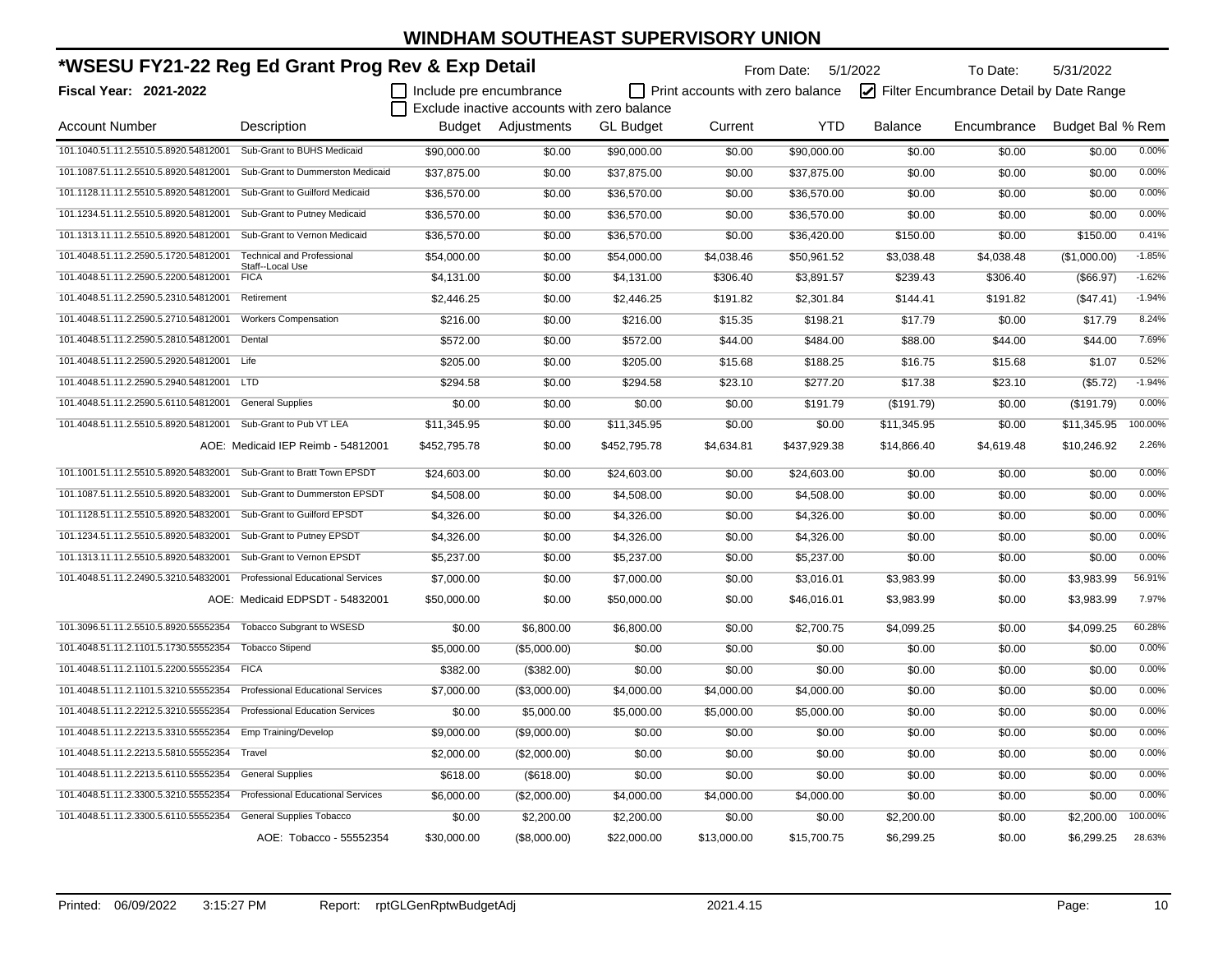| *WSESU FY21-22 Reg Ed Grant Prog Rev & Exp Detail                     |                                           |                         |                                             |                  | From Date: 5/1/2022              |              | To Date:       | 5/31/2022                               |                  |           |
|-----------------------------------------------------------------------|-------------------------------------------|-------------------------|---------------------------------------------|------------------|----------------------------------|--------------|----------------|-----------------------------------------|------------------|-----------|
| Fiscal Year: 2021-2022                                                |                                           | Include pre encumbrance |                                             |                  | Print accounts with zero balance |              |                | Filter Encumbrance Detail by Date Range |                  |           |
|                                                                       |                                           |                         | Exclude inactive accounts with zero balance |                  |                                  |              |                |                                         |                  |           |
| <b>Account Number</b>                                                 | Description                               |                         | Budget Adjustments                          | <b>GL</b> Budget | Current                          | <b>YTD</b>   | <b>Balance</b> | Encumbrance                             | Budget Bal % Rem |           |
| 101.4048.51.11.2.1106.5.1110.57002001                                 | <b>Teachers Asian Studies</b>             | \$111,073.50            | \$0.00                                      | \$111,073.50     | \$7,880.69                       | \$85,931.45  | \$25,142.05    | \$24,767.10                             | \$374.95         | 0.34%     |
| 101.4048.51.11.2.1106.5.1310.57002001                                 | <b>Substitutes Asian Studies</b>          | \$0.00                  | \$0.00                                      | \$0.00           | \$0.00                           | \$220.00     | (\$220.00)     | \$0.00                                  | (\$220.00)       | 0.00%     |
| 101.4048.51.11.2.1106.5.2200.57002001                                 | <b>FICA</b>                               | \$8,497.13              | \$0.00                                      | \$8,497.13       | \$603.21                         | \$6,594.01   | \$1,903.12     | \$1,895.68                              | \$7.44           | 0.09%     |
| 101.4048.51.11.2.1106.5.2350.57002001                                 | 403(b)                                    | \$2,146.47              | \$0.00                                      | \$2,146.47       | \$157.62                         | \$1,643.70   | \$502.77       | \$495.35                                | \$7.42           | 0.35%     |
| 101.4048.51.11.2.1106.5.2510.57002001                                 | <b>Tuition Reimbursement</b>              | \$0.00                  | \$0.00                                      | \$0.00           | \$0.00                           | \$279.00     | (\$279.00)     | \$0.00                                  | (\$279.00)       | 0.00%     |
| 101.4048.51.11.2.1106.5.2710.57002001                                 | <b>Workers Compensation</b>               | \$444.29                | \$0.00                                      | \$444.29         | \$29.95                          | \$333.07     | \$111.22       | \$0.00                                  | \$111.22         | 25.03%    |
| 101.4048.51.11.2.1106.5.2920.57002001 Life                            |                                           | \$198.00                | \$0.00                                      | \$198.00         | \$15.24                          | \$182.88     | \$15.12        | \$26.32                                 | (\$11.20)        | $-5.66%$  |
| 101.4048.51.11.2.1106.5.2940.57002001 LTD                             |                                           | \$613.89                | \$0.00                                      | \$613.89         | \$45.08                          | \$560.98     | \$52.91        | \$80.62                                 | (\$27.71)        | $-4.51%$  |
| 101.4048.51.11.2.1106.5.5810.57002001                                 | Travel                                    | \$3,100.00              | \$0.00                                      | \$3,100.00       | \$110.21                         | \$1,288.77   | \$1,811.23     | \$0.00                                  | \$1,811.23       | 58.43%    |
| 101.4048.51.11.2.1106.5.6110.57002001                                 | <b>General Supplies</b>                   | \$0.00                  | \$0.00                                      | \$0.00           | \$0.00                           | \$656.65     | (\$656.65)     | \$0.00                                  | $($ \$656.65)    | 0.00%     |
| 101.4048.51.11.2.2495.5.1610.57002001                                 | Clerical - Program Coord                  | \$20,000.00             | \$0.00                                      | \$20,000.00      | \$2,670.88                       | \$32,050.56  | (\$12,050.56)  | \$2,670.85                              | (\$14,721.41)    | $-73.61%$ |
| 101.4048.51.11.2.2495.5.2200.57002001                                 | <b>FICA</b>                               | \$1,530.00              | \$0.00                                      | \$1,530.00       | \$204.32                         | \$2,451.84   | (\$921.84)     | \$204.32                                | (\$1,126.16)     | $-73.61%$ |
| 101.4048.51.11.2.2495.5.2350.57002001                                 | 403(b)                                    | \$5,500.00              | \$0.00                                      | \$5,500.00       | \$0.00                           | \$5,500.00   | \$0.00         | \$0.00                                  | \$0.00           | 0.00%     |
| 101.4048.51.11.2.2495.5.2710.57002001                                 | <b>Workers Compensation</b>               | \$138.89                | \$0.00                                      | \$138.89         | \$10.15                          | \$124.47     | \$14.42        | \$0.00                                  | \$14.42          | 10.38%    |
|                                                                       | AOE: Grants fr Private Sources - 57002001 | \$153,242.17            | \$0.00                                      | \$153,242.17     | \$11,727.35                      | \$137,817.38 | \$15,424.79    | \$30,140.24                             | (\$14,715.45)    | $-9.60%$  |
| 101.4048.51.11.2.2901.5.1730.57010000                                 | <b>VEHI Building Leader Stipends</b>      | \$8,450.00              | \$0.00                                      | \$8,450.00       | \$0.00                           | \$0.00       | \$8,450.00     | \$8,320.00                              | \$130.00         | 1.54%     |
| 101.4048.51.11.2.2901.5.2200.57010000 FICA                            |                                           | \$646.00                | \$0.00                                      | \$646.00         | \$0.00                           | \$0.00       | \$646.00       | \$635.48                                | \$10.52          | 1.63%     |
| 101.4048.51.11.2.2901.5.6110.57010000 VEHI/Wellness General Supplies  |                                           | \$0.00                  | \$0.00                                      | \$0.00           | \$0.00                           | \$140.00     | (\$140.00)     | \$0.00                                  | (\$140.00)       | 0.00%     |
| 101.4048.51.11.2.2901.5.6310.57010000 VEHI/Wellness Food              |                                           | \$0.00                  | \$0.00                                      | \$0.00           | \$202.79                         | \$202.79     | (\$202.79)     | \$0.00                                  | (\$202.79)       | 0.00%     |
|                                                                       | AOE: VEHI Wellness - 57010000             | \$9,096.00              | \$0.00                                      | \$9,096.00       | \$202.79                         | \$342.79     | \$8,753.21     | \$8,955.48                              | (\$202.27)       | $-2.22%$  |
| 101.4048.51.11.2.2219.5.1710.57020000 Program Consultant              |                                           | \$14,619.31             | \$0.00                                      | \$14,619.31      | \$0.00                           | \$0.00       | \$14,619.31    | \$0.00                                  | \$14,619.31      | 100.00%   |
| 101.4048.51.11.2.2219.5.1720.57020000 Social Comp & Diversity Trainer |                                           | \$19,387.13             | \$0.01                                      | \$19,387.14      | \$210.72                         | \$2,107.20   | \$17,279.94    | \$210.80                                | \$17,069.14      | 88.04%    |
| 101.4048.51.11.2.2219.5.1730.57020000                                 | Social Comp & Develop Stipends            | \$0.00                  | \$0.00                                      | \$0.00           | \$0.00                           | \$1,005.88   | (\$1,005.88)   | \$0.00                                  | (\$1,005.88)     | 0.00%     |
| 101.4048.51.11.2.2219.5.2200.57020000                                 | <b>FICA</b>                               | \$2,601.00              | \$0.00                                      | \$2,601.00       | \$16.12                          | \$236.37     | \$2,364.63     | \$16.13                                 | \$2,348.50       | 90.29%    |
| 101.4048.51.11.2.2219.5.2710.57020000                                 | <b>Workers Compensation</b>               | \$116.72                | \$0.00                                      | \$116.72         | \$0.80                           | \$11.94      | \$104.78       | \$0.00                                  | \$104.78         | 89.77%    |
| 101.4048.51.11.2.2219.5.3210.57020000                                 | <b>Professional Educational Services</b>  | \$5,600.00              | \$0.00                                      | \$5,600.00       | \$0.00                           | \$2,040.00   | \$3,560.00     | \$0.00                                  | \$3,560.00       | 63.57%    |
| 101.4048.51.11.2.2219.5.6110.57020000                                 | <b>General Supplies</b>                   | \$500.00                | \$0.00                                      | \$500.00         | \$0.00                           | \$0.00       | \$500.00       | \$0.00                                  | \$500.00         | 100.00%   |
|                                                                       | AOE: WIB Funds - 57020000                 | \$42,824.16             | \$0.01                                      | \$42,824.17      | \$227.64                         | \$5,401.39   | \$37,422.78    | \$226.93                                | \$37,195.85      | 86.86%    |
| 101.4048.51.11.2.2290.5.1730.58402001                                 | Local Standards Board Stipends            | \$700.00                | \$200.00                                    | \$900.00         | \$0.00                           | \$0.00       | \$900.00       | \$150.00                                | \$750.00         | 83.33%    |
| 101.4048.51.11.2.2290.5.2200.58402001                                 | <b>FICA</b>                               | \$54.00                 | \$23.11                                     | \$77.11          | \$0.00                           | \$0.00       | \$77.11        | \$11.27                                 | \$65.84          | 85.38%    |
| 101.4048.51.11.2.2290.5.6110.58402001 General Supplies                |                                           | \$0.00                  | \$23.89                                     | \$23.89          | \$0.00                           | \$0.00       | \$23.89        | \$0.00                                  | \$23.89          | 100.00%   |
|                                                                       | AOE: Licensing Fees - 58402001            | \$754.00                | \$247.00                                    | \$1,001.00       | \$0.00                           | \$0.00       | \$1,001.00     | \$161.27                                | \$839.73         | 83.89%    |
| 101.4048.51.11.2.2290.5.3210.58402002  Prof Educational Services SREB |                                           | \$0.00                  | \$910.00                                    | \$910.00         | \$0.00                           | \$0.00       | \$910.00       | \$0.00                                  | \$910.00         | 100.00%   |